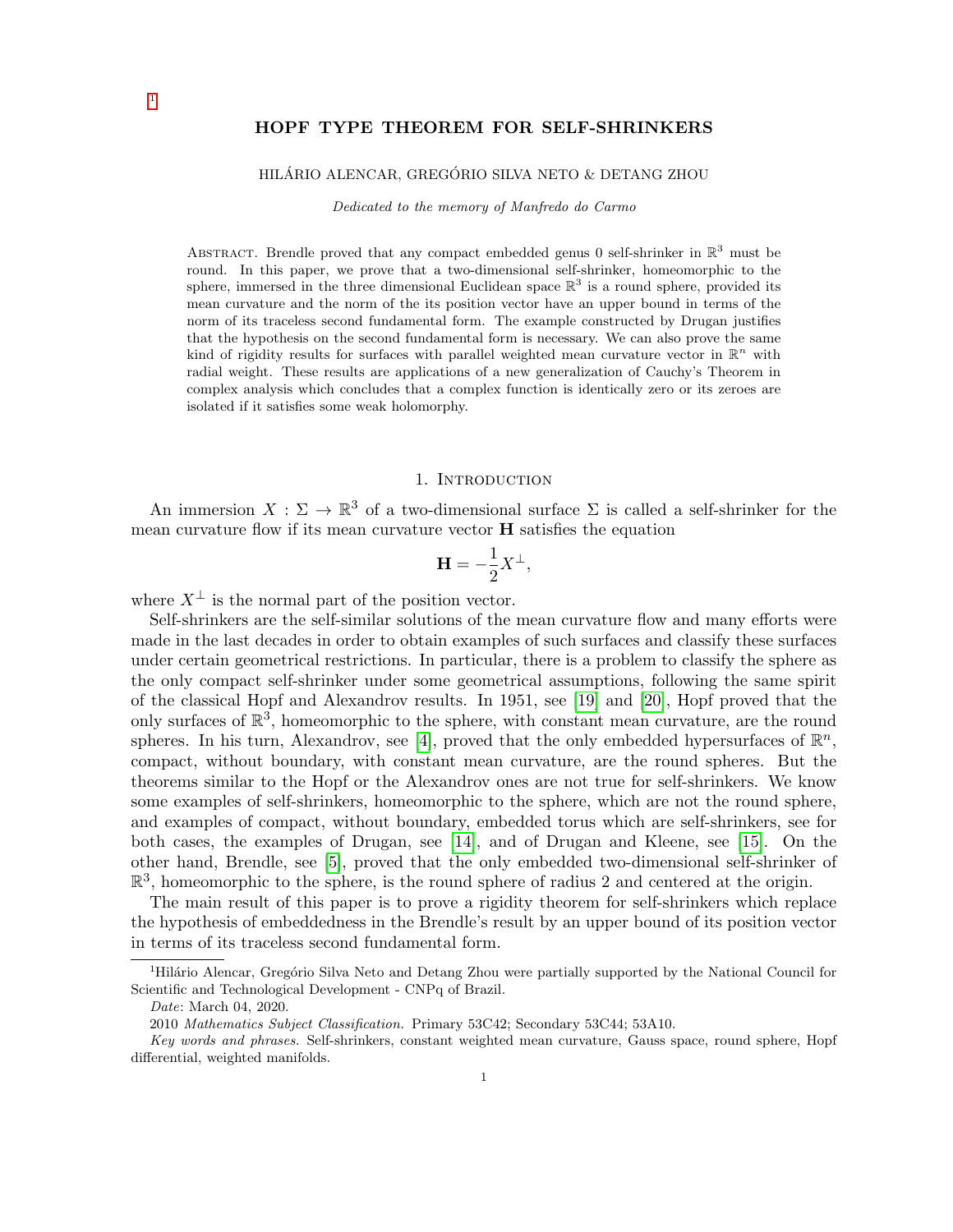The proof of our results is inspired by the Hopf's work. Since this might be the first paper to apply the Hopf's work to self-shrinkers, let us mention briefly his proofs. Using his quadratic differential he gave two proofs for his theorem.

In the first proof, one considers the second fundamental form  $II$  in isothermal parameters and takes the (2,0)-component of II,  $II^{(2,0)} = (1/2)Pdz^2$ . It can be shown that the complex function  $P$  is holomorphic if and only if  $H$  is constant and that the zeroes of  $P$  are the umbilical points of Σ. It is also seen that the quadratic form  $II^{(2,0)}$  does not depend on the parameter z; hence, it is globally defined on  $\Sigma$ . It is a known theorem on Riemann surfaces that if the genus g of  $\Sigma$  is zero, any holomorphic quadratic form vanishes identically. Then  $P = 0$ , i.e., all points of  $\Sigma$  are umbilics, and hence  $\Sigma$  is a standard sphere.

His second proof is based on the lines of curvature. The quadratic equation  $\text{Im}(P dz^2) = 0$ determines two fields of directions (the principal directions), whose singularities are the zeroes of P. Since P is holomorphic, if  $z_0$  is a zero of P, either  $P = 0$  in a neighborhood V of  $z_0$  or

<span id="page-1-0"></span>(1.1) 
$$
P(z) = (z - z_0)^k h_k(z), \ z \in V, \ k \ge 1,
$$

where  $h_k$  is a function of z with  $h_k(z_0) \neq 0$ , see for example [\[26\]](#page-27-2), p. 208-209. It follows that  $z_0$ is an isolated singularity of the field of directions and its index is  $-k/2$ , and hence, negative. Thus, either  $II^{(2,0)} = 0$  on  $\Sigma$ , and we have a standard sphere, or all singularities are isolated and have negative index. Since  $g = 0$ , by the Poincaré index theorem, the sum of the indices of all singularities for any field of directions is two (hence positive). This is a contradiction, so  $II^{(2,0)} = 0$  on  $\Sigma$ . Notice that, in the second proof, the fact that P is holomorphic is only used to show that the index of an isolated singularity of the field of directions is negative and that either  $P = 0$  or the zeroes of P are isolated.

In our first result, we will use a weak holomorphy to obtain the same conclusion [\(1.1\)](#page-1-0). This will be crucial to prove our classification theorems since the Hopf quadratic differential is not necessarily holomorphic for self-shrinkers. The existence of a weak notion of holomorphy to conclude [\(1.1\)](#page-1-0) was noticed first, as we know, by Carleman in 1933, see [\[7\]](#page-26-4), and was used later by Hartman and Wintner [\[21\]](#page-27-3) and [\[22\]](#page-27-4), Chern [\[12\]](#page-26-5), Eschenburg and Tribuzy [\[16\]](#page-27-5) and [\[17\]](#page-27-6), and Alencar-do Carmo-Tribuzy [\[1\]](#page-26-6). We refer to Section [2](#page-3-0) for more history.

<span id="page-1-2"></span>**Theorem 1.1.** Let  $h: U \subset \mathbb{C} \to \mathbb{C}$  be a complex function defined in an open set U of the complex plane and  $z = z_0 \in U$  be a zero of h. If there exist  $\varphi \in L^p_{loc}(U)$ ,  $p > 2$ , a non-negative real function such that

(1.2) 
$$
\left|\frac{\partial h}{\partial \bar{z}}\right| \leq \varphi(z)G(|h(z)|),
$$

where  $G : [0, \infty) \to [0, \infty)$  is a locally integrable function such that  $\limsup_{t\to 0^+} G(t)/t < \infty$ , then either  $h = 0$  in a neighborhood  $V \subset U$  of  $z_0$ , or

<span id="page-1-1"></span>
$$
h(z) = (z - z_0)^k h_k(z_0), \ z \in V, \ k \ge 1,
$$

where  $h_k(z)$  is a continuous function with  $h_k(z_0) \neq 0$ .

**Corollary 1.1.** Let  $h: U \subset \mathbb{C} \to \mathbb{C}$  be a complex function defined in an open set U of the complex plane. If  $(1.2)$  holds, then on each connected components of U contains a zero of h, either  $h \equiv 0$  or the zeroes of h are isolated.

**Remark 1.1.** The case when  $\varphi = 0$  is equivalent to that h is holomorphic. The case when  $G(t) = t$  and  $\varphi$  is continuous, Theorem [1.1](#page-1-2) is the Main Lemma in [\[1\]](#page-26-6) which implies Chern's Lemma in [\[12\]](#page-26-5). The Theorem [1.1](#page-1-2) also implies the Lemma 2.3, p. 154, of [\[17\]](#page-27-6). There are many functions satisfying the condition  $\limsup_{t\to 0} G(t)/t < \infty$ . In fact, if G is a continuous function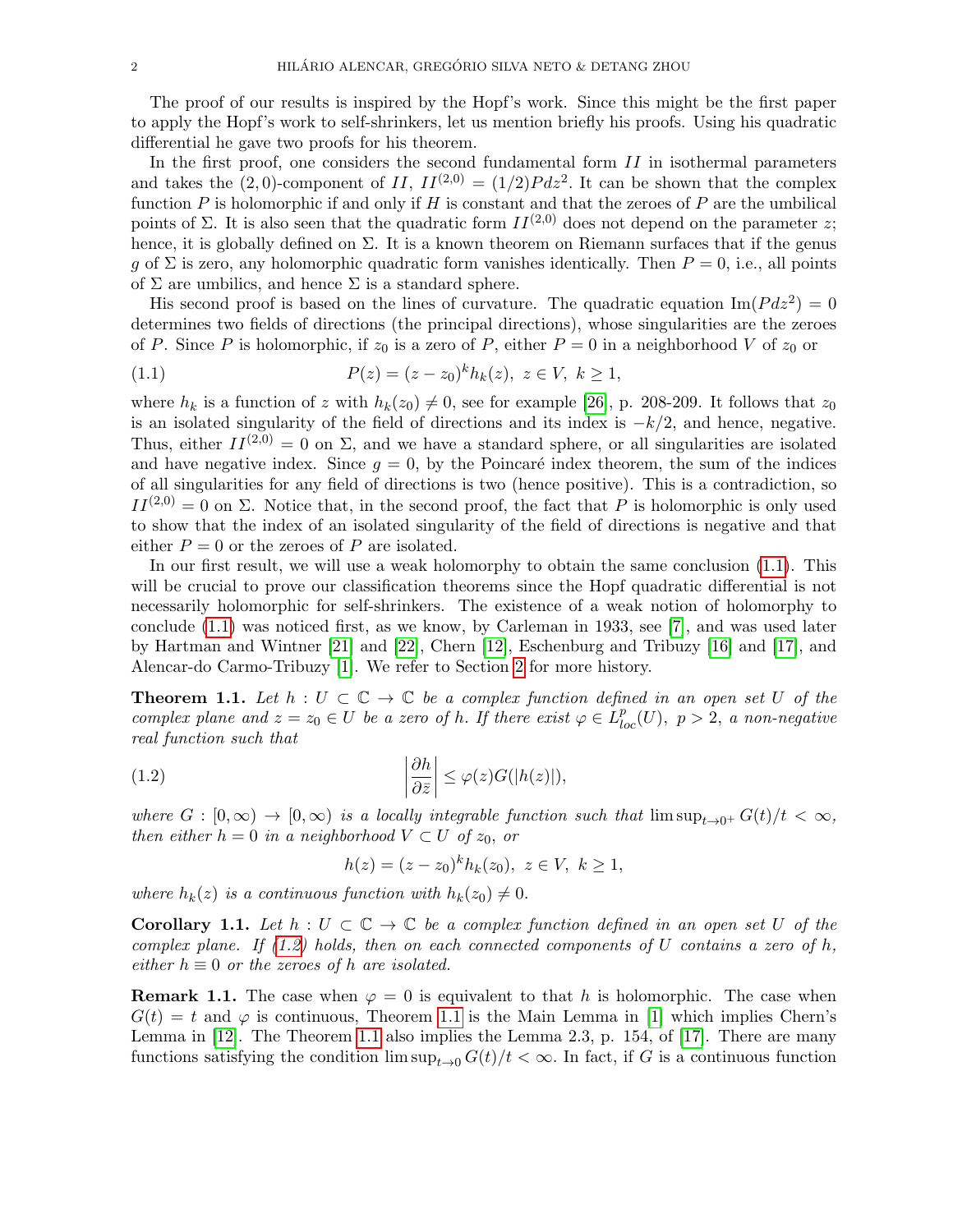such that  $G(0) = 0$ , then  $\limsup_{t\to 0} G(t)/t = G'(0)$ , if it exists. Moreover, if G is any convex function with  $G(0) = 0$ , then  $G(t)/t \leq G(1)$  for small  $0 < t < 1$ , which implies that convex functions also satisfy the condition. In particular, the functions  $G(t) = t^{\alpha}, \alpha \geq 1$ , satisfy the condition. On the other hand, there are concave functions which satisfy this condition, for example  $G(t) = \sin t$ ,  $0 \le t \le \pi/2$ .

Applying Theorem [1.1,](#page-1-2) we prove the following rigidity result for self-shrinkers, which be compared with the main theorem of [\[5\]](#page-26-3):

<span id="page-2-1"></span>**Theorem 1.2.** Let  $X : \Sigma \to \mathbb{R}^3$  be an immersed self-shrinker homeomorphic to the sphere. If there exist a non-negative locally  $L^p$  function  $\varphi : \Sigma \to \mathbb{R}, p > 2$ , and a locally integrable function  $G : [0, \infty) \to [0, \infty)$  satisfying  $\limsup_{t \to 0} G(t)/t < \infty$ , such that

<span id="page-2-0"></span>(1.3) 
$$
(\|X\|^2 - 4H^2)H^2 \le \varphi^2 G(\|\Phi\|)^2,
$$

then  $X(\Sigma)$  is a round sphere of radius 2 and centered at the origin.

Here  $\|\Phi\|$  denotes the matrix norm of  $\Phi = A - (H/2)I$ , where A is the shape operator of the second fundamental form of  $X$ ,  $H$  is its non-normalized mean curvature, and  $I$  is the identity operator of TΣ.

Remark 1.2. The hypothesis [\(1.3\)](#page-2-0) of Theorem [1.2](#page-2-1) is necessary. In fact, Drugan constructed in [\[14\]](#page-26-1) an example of an immersed rotational self-shrinker, homeomorphic to the sphere, which is not the round sphere. In section [4](#page-21-0) we prove that this example of self-shrinker does not satisfy  $(1.3).$  $(1.3).$ 

Theorem [1.2](#page-2-1) motivates us to study the zeroes of the functions  $H^2$  and  $||X||^2 - H^2$  at the zeroes of  $\|\Phi\|^2$ .

<span id="page-2-3"></span>**Definition 1.1.** Let  $z_0$  be a zero point of a function  $\psi$ . The lower order of the zero  $\zeta_{-}^{\psi}(z_0)$  is defined as the biggest number a such that

(1.4) 
$$
\liminf_{z \to z_0} \frac{|\psi(z)|}{(\text{dist}(z, z_0))^a} > 0.
$$

The upper order of the zero  $\zeta^{\psi}_+(z_0)$  is defined as the smallest number a such that

(1.5) 
$$
\limsup_{z \to z_0} \frac{|\psi(z)|}{(\text{dist}(z, z_0))^a} < +\infty.
$$

As a consequence of Theorem [1.2,](#page-2-1) we present the following result, which will be proven in the section [3,](#page-12-0) p. [20.](#page-19-0)

<span id="page-2-2"></span>**Corollary 1.2.** Let  $X : \Sigma \to \mathbb{R}^3$  be an immersed self-shrinker homeomorphic to the sphere. If at each umbilical points, the lower order of  $\|\Phi\|^2$  minus the upper order of the function  $(\|X\|^2 (4H^2)H^2$  is less than 2, then  $X(\Sigma)$  is a round sphere of radius 2 and centered at the origin.

Remark 1.3. There are many other results of rigidity of the round spheres as the only compact **REMARK 1.3.** There are many other results of rigidity of the round spheres as the only compact self-shrinkers. In dimension n, Huisken, see [\[23\]](#page-27-7), proved that the sphere of radius  $\sqrt{2n}$  is the only compact, mean convex, self-shrinker in the Euclidean space. Colding and Minicozzi[\[13\]](#page-26-7) omy compact, mean convex, sen-surinker in the Euchdean space. Columne and Minicozzi<sup>[13]</sup> proved that the sphere of radius  $\sqrt{2n}$  is also the only compact F-stable self-shrinker in the Euclidean space. In their turn, Kleene and Moller, see [\[24\]](#page-27-8), proved that the sphere of radius  $\sqrt{2n}$  is the only rotationally symmetric, embedded self-shrinker in the Euclidean space which is homeomorphic to the sphere. In  $[6]$ , Cao and Li proved that complete *n*-dimensional selfshrinkers in  $\mathbb{R}^{n+k}$ ,  $k \geq 1$ , with polynomial volume growth, and such that  $||A||^2 \leq \frac{1}{2}$  $\frac{1}{2}$  are spheres, cylinders or hyperplanes. Here,  $||A||^2$  means the squared norm of the second fundamental form of the self-shrinker in  $\mathbb{R}^{n+k}$ .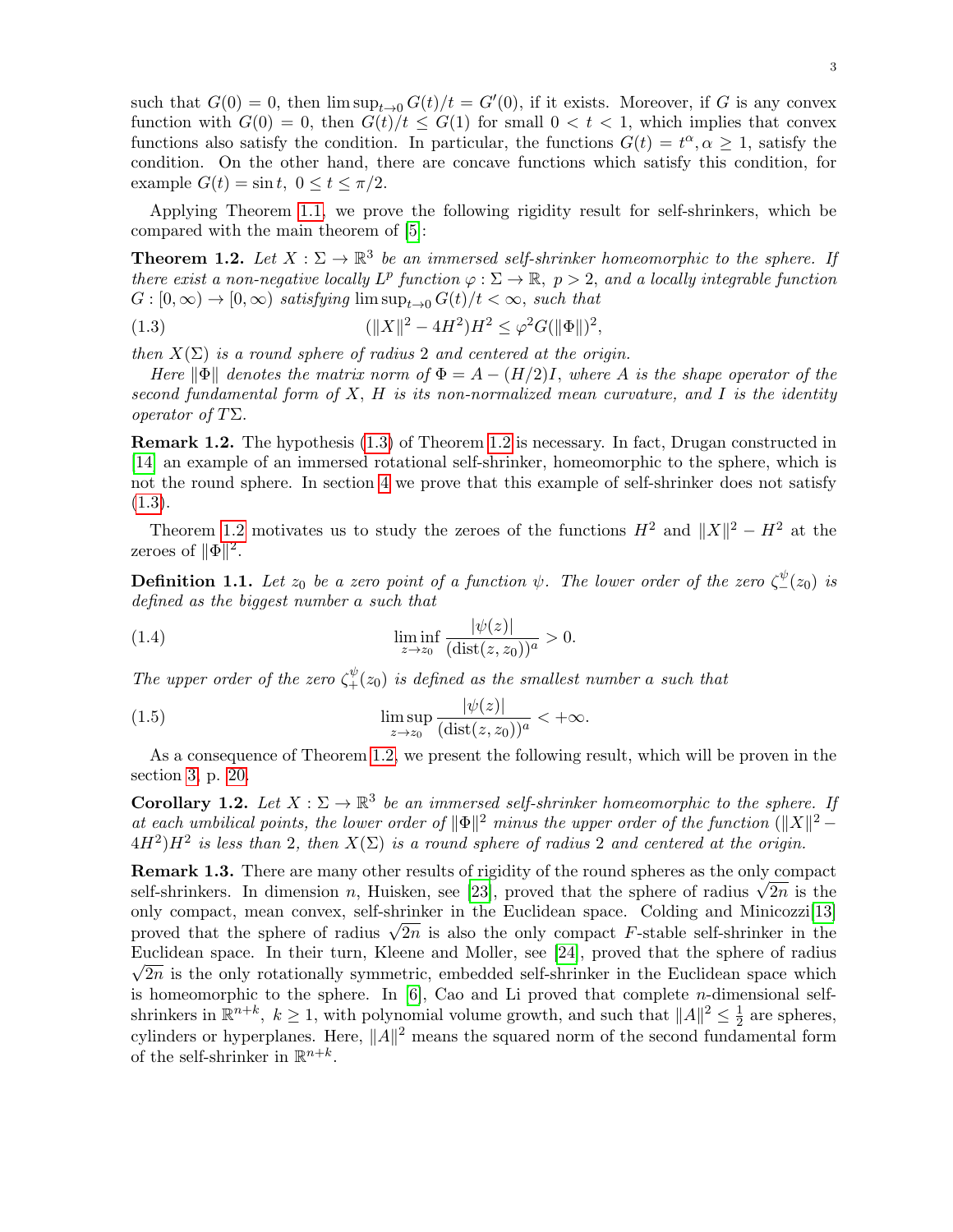Remark 1.4. Theorem [1.2](#page-2-1) is a consequence of the more general result Theorem [3.1,](#page-14-0) p. [15,](#page-14-0) which holds for parallel weighted mean curvature surfaces in  $\mathbb{R}^{2+m}$ ,  $m \geq 1$ , where the weight is a radial function (i.e., which depends only on the distance of the point to the origin), see section [3](#page-12-0) for the precise definitions. As consequences of this theorem, we prove rigidity results in the same spirit of Theorem [1.2](#page-2-1) for constant weighted mean curvature surfaces with the Gaussian measure, also called λ-surfaces. These surfaces, which are characterized by the equation

$$
\lambda = H + \frac{1}{2} \langle X, N \rangle
$$

for each  $\lambda \in \mathbb{R}$ , have been intensively studied in recent years, see for example, [\[25\]](#page-27-9), [\[9\]](#page-26-9), [\[2\]](#page-26-10), [\[10\]](#page-26-11), and [\[18\]](#page-27-10). The simple examples are round spheres centered at origin and all the hyperplanes. Observe that self-shrinkers are special cases of these surfaces, by taking  $\lambda = 0$ .

**Remark 1.5.** In the case that  $\Sigma$  is complete, it is also possible to obtain rigidity results for self-shrinkers and  $\lambda$ -surfaces in  $\mathbb{R}^3$ , see [\[3\]](#page-26-12).

Here is the plan of the rest of the paper: the section [2](#page-3-0) is dedicated to the proof of Theorem [1.1.](#page-1-2) In the section [3](#page-12-0) we prove the results about self-shrinkers, constant weighted mean curvature surfaces, and f-minimal surfaces. We conclude the paper analyzing the umbilical points of rotational self-shrinkers, especially the Drugan's example, to obtain counter-examples to the conclusion of Theorem [1.2](#page-2-1) when the hypothesis [\(1.3\)](#page-2-0) is removed.

Acknowledgments. The authors dedicate this article in memory to their professor and friend Manfredo do Carmo for his remarkable contributions to differential geometry and for his essential influence on their academic and personal experiences.

### 2. Proof of Theorem [1.1](#page-1-2)

<span id="page-3-0"></span>In this section we prove Theorem [1.1.](#page-1-2) We start with the history line of the weak notion of holomorphy.

A well known property of holomorphic functions establishes that if  $z_0$  is a zero of a holomorphic function  $h(z)$ , then  $h = 0$  in a neighborhood of  $z_0$  or there exists  $k > 0$  such that

$$
h(z) = (z - z_0)^k h_k(z),
$$

for some function  $h_k$  such that  $h_k(z_0) \neq 0$ , see for example [\[26\]](#page-27-2), p. 208-209. This number k is called the order of the zero. In particular, if h is not identically zero in a neighborhood of  $z_0$ , then  $z_0$  is isolated.

In 1933, Carleman [\[7\]](#page-26-4) was the first to observe that this property holds for non-analytic smooth functions which satisfies some first order partial differential equation. In fact, he proved that a solution  $h: U \subset \mathbb{C} \to \mathbb{C}$  of

$$
\frac{\partial h}{\partial \bar{z}} = ah + b\bar{h},
$$

does not admits a zero of infinite order except if  $h = 0$ . Here, bars mean complex conjugate and a, b are continuous complex functions. Notice that, if  $a = b = 0$ , then h is holomorphic. Using these ideas, Hartman and Wintner, see [\[21\]](#page-27-3) and [\[22\]](#page-27-4), and Chern, see [\[12\]](#page-26-5), proved their well known results on the classification of special Weingarten surfaces.

The proof of Theorem [1.1](#page-1-2) follows the same lines. In order to simplify the notations, we will assume  $z_0 = 0$  in the lemmas below and in the proof of the theorem. Denote also by  $D_c(\tilde{z}) \subset \mathbb{C}$ the disc of radius  $c > 0$  and center  $\tilde{z} \in \mathbb{C}$ . In the the proof of Theorem [1.1,](#page-1-2) we will need the following three technical lemmas.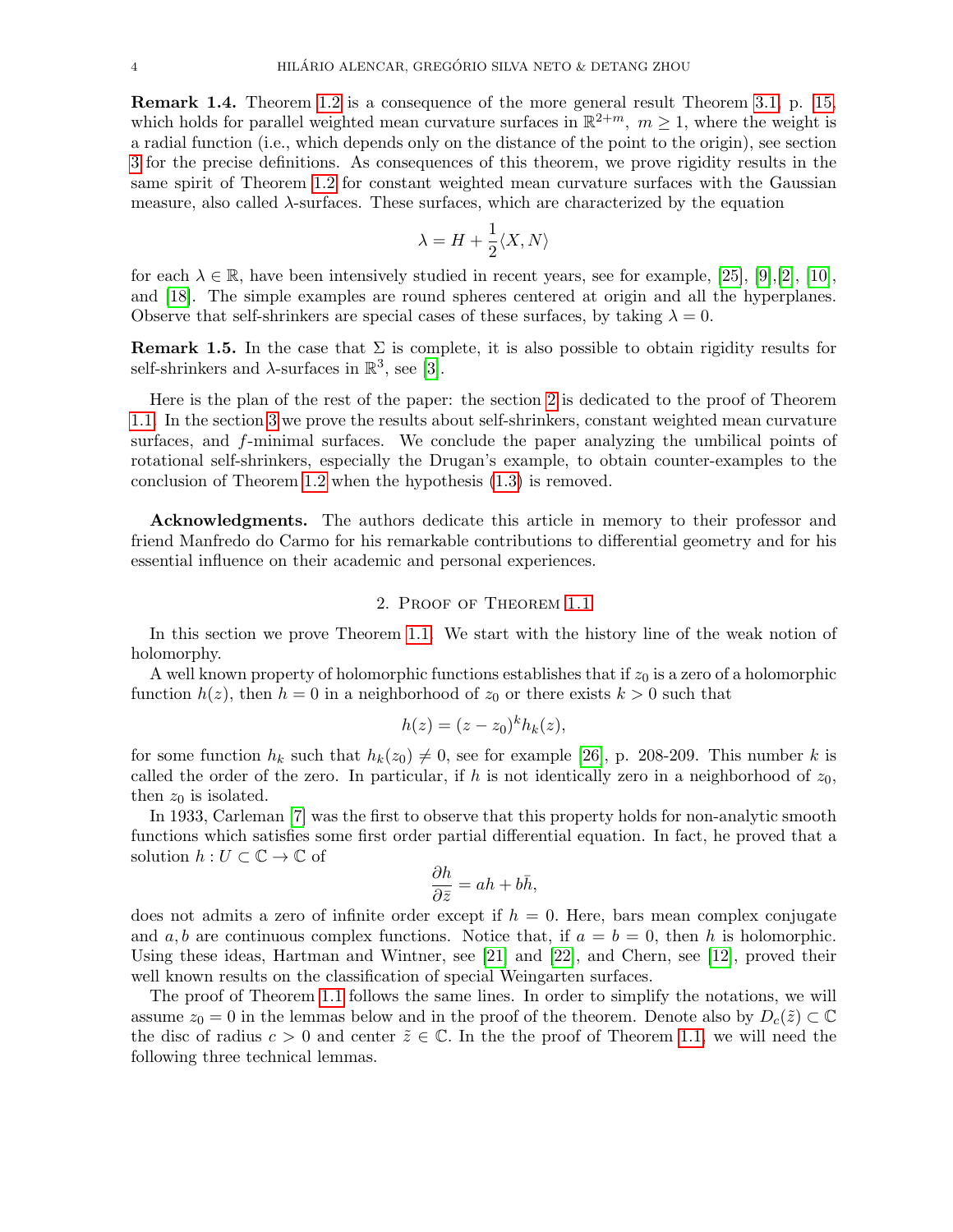<span id="page-4-1"></span>**Lemma 2.1.** Let  $h: U \subset \mathbb{C} \to \mathbb{C}$  be a locally integrable complex function defined in a open set U of the complex plane. Assume there exists  $M := \sup_{D_R(0)} |h(z)/z^{k-1}|$  for some  $k \geq 1$  and for some  $R > 0$ . Then, for every  $q \in (1, 2)$  and for every  $\xi \in \mathbb{C}$  we have

$$
\int_{D_R(0)} \left| \frac{h(z)}{z^k (z-\xi)} \right|^q |dz \wedge d\bar{z}| \leq M^q K_q |\xi|^{2-2q},
$$

where

$$
K_q := \int_{\mathbb{C}} \frac{|dw \wedge d\bar{w}|}{|w(w-1)|^q} < \infty.
$$

In particular, if  $\lim_{z\to 0} h(z)/z^{k-1} = 0$ , the same conclusion holds for a sufficiently small  $R > 0$ . *Proof.* By taking  $z = \xi w$  and using the hypothesis, we have

$$
\int_{D_R(0)} \frac{|h(z)|^q}{|z^k(z-\xi)|^q} |dz \wedge d\bar{z}| \le M^q \int_{D_R(0)} \frac{1}{|z(z-\xi)|^q} |dz \wedge d\bar{z}|
$$
  

$$
= M^q |\xi|^{2-2q} \int_{B_{R/|\xi|}(0)} \frac{1}{|w(w-1)|^q} |dw \wedge d\bar{w}|
$$
  

$$
\le M^q |\xi|^{2-2q} \int_{\mathbb{C}} \frac{1}{|w(w-1)|^q} |dw \wedge d\bar{w}|.
$$

On the other hand, see Figure [1,](#page-5-0) by using polar coordinates  $w = \rho e^{i\theta}$ ,

<span id="page-4-0"></span>
$$
(2.1)
$$
\n
$$
\int_{\mathbb{C}} \frac{1}{|w(w-1)|^q} |dw \wedge d\bar{w}| = \int_{\mathbb{C}\setminus D_2(0)} \frac{1}{|w(w-1)|^q} |dw \wedge d\bar{w}|
$$
\n
$$
+ \int_{D_2(0)\setminus (D_{\varepsilon}(0) \cup D_{\varepsilon}(1))} \frac{1}{|w(w-1)|^q} |dw \wedge d\bar{w}|
$$
\n
$$
+ \int_{D_{\varepsilon}(0)} \frac{1}{|w(w-1)|^q} |dw \wedge d\bar{w}| + \int_{D_{\varepsilon}(1)} \frac{1}{|w(w-1)|^q} |dw \wedge d\bar{w}|
$$
\n
$$
= \int_2^{\infty} \int_0^{2\pi} \frac{d\rho d\theta}{\rho^{q-1}|\rho e^{i\theta} - 1|^q}
$$
\n
$$
+ \int_{D_2(0)\setminus (D_{\varepsilon}(0) \cup D_{\varepsilon}(1))} \frac{1}{|w(w-1)|^q} |dw \wedge d\bar{w}|
$$
\n
$$
+ \int_0^{\varepsilon} \int_0^{2\pi} \frac{d\rho d\theta}{\rho^{q-1}|\rho e^{i\theta} - 1|^q} + \int_0^{\varepsilon} \int_0^{2\pi} \frac{d\rho d\theta}{|\rho e^{i\theta} + 1|^q \rho^{q-1}},
$$

where, in the last of the four integrals of [\(2.1\)](#page-4-0), we used  $w = 1 + \rho e^{i\theta}$ . Since  $|x \pm y| \ge ||x| - |y||$ and  $q \in (1, 2)$ , we have

$$
\int_{2}^{\infty} \int_{0}^{2\pi} \frac{d\rho d\theta}{\rho^{q-1} |\rho e^{i\theta} - 1|^q} \le \frac{1}{2^{q-1}} \int_{2}^{\infty} \int_{0}^{2\pi} \frac{d\rho d\theta}{(\rho - 1)^q} = \frac{\pi}{2^{q-2}} \int_{1}^{\infty} \frac{d\rho}{\rho^q} < \infty,
$$
  

$$
\int_{0}^{\varepsilon} \int_{0}^{2\pi} \frac{d\rho d\theta}{\rho^{q-1} |\rho e^{i\theta} - 1|^q} \le \int_{0}^{\varepsilon} \int_{0}^{2\pi} \frac{d\rho d\theta}{\rho^{q-1} (1 - \rho)^q} \le \frac{2\pi}{(1 - \varepsilon)^q} \int_{0}^{\varepsilon} \frac{d\rho}{\rho^{q-1}} < \infty,
$$

and

$$
\int_0^{\varepsilon} \int_0^{2\pi} \frac{d\rho d\theta}{|\rho e^{i\theta} + 1|^q \rho^{q-1}} \le \int_0^{\varepsilon} \int_0^{2\pi} \frac{d\rho d\theta}{(1-\rho)^q \rho^{q-1}} \le \frac{2\pi}{(1-\varepsilon)^q} \int_0^{\varepsilon} \frac{d\rho}{\rho^{q-1}} < \infty.
$$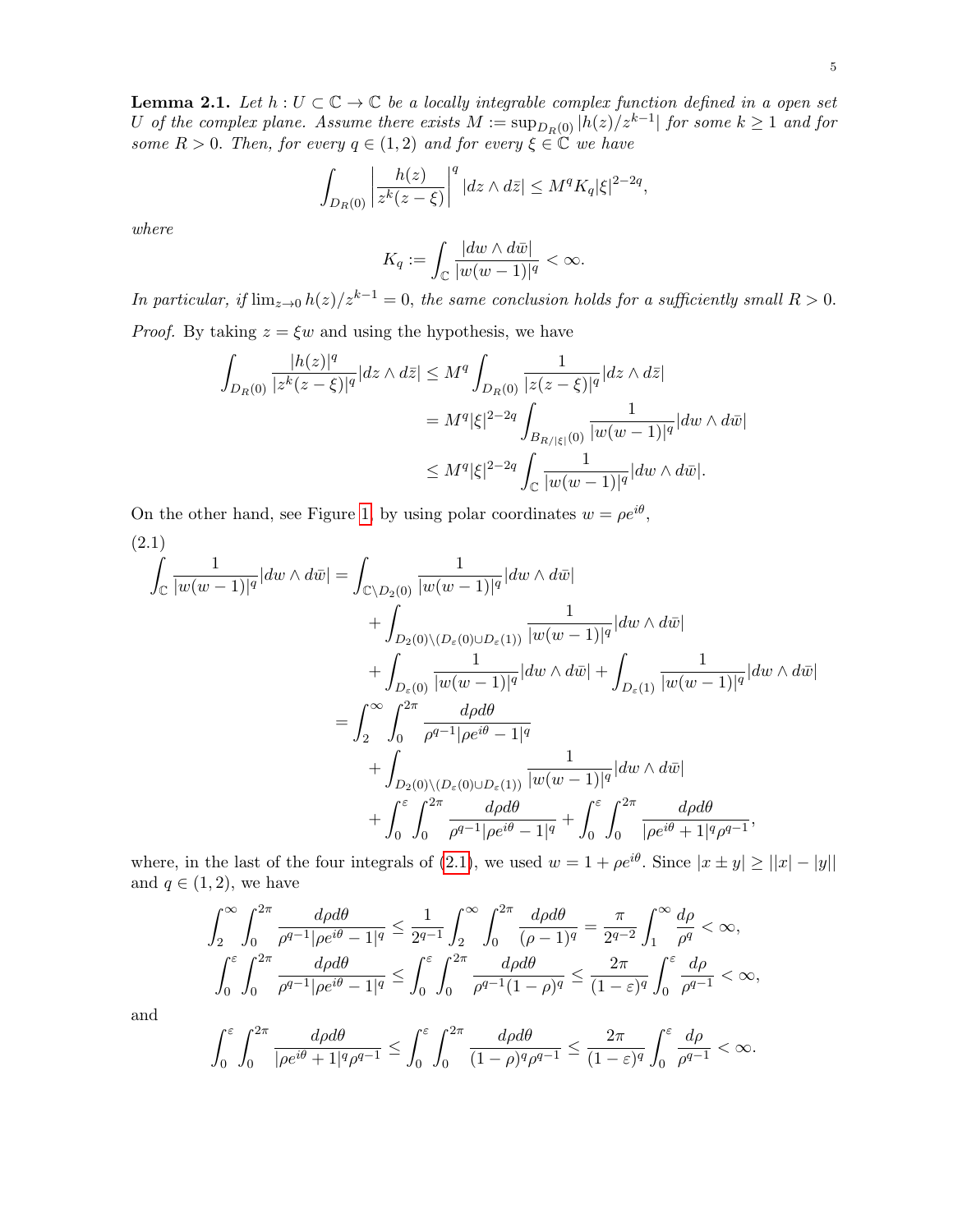

<span id="page-5-0"></span>FIGURE 1. Representation of the domains in  $(2.1)$ 

Therefore,

(2.2) 
$$
K_q := \int_{\mathbb{C}} \frac{|dw \wedge d\bar{w}|}{|w(w-1)|^q} < \infty
$$

and thus

$$
\int_{D_R(0)} \frac{|h(z)|^q}{|z^k(z-\xi)|^q} |dz \wedge d\overline{z}| \le M^q K_q |\xi|^{2-2q} < \infty
$$

for every fixed  $\xi \in \mathbb{C} \backslash \{0\}.$ 

**Lemma 2.2** (Cauchy-Pompeiu formula, adapted). Let  $h : D_R(0) \subset \mathbb{C} \to \mathbb{C}$  be a complex function such that  $\partial h/\partial \overline{z}$  exists and it is locally integrable. If  $\lim_{z\to 0} h(z)/z^{k-1} = 0$ , then

<span id="page-5-2"></span>(2.3) 
$$
2\pi i h(\xi)\xi^{-k} = \int_{\partial D_R(0)} \frac{h(z)}{z^k(z-\xi)} dz + \int_{D_R(0)} \frac{1}{z^k(z-\xi)} \frac{\partial h}{\partial \bar{z}} dz \wedge d\bar{z},
$$

where  $\xi \in \mathbb{C} \setminus \{0\}$  and  $\partial D_R(0) = \{z \in \mathbb{C}; |z| = R\}$  denotes the boundary of  $D_R(0)$ .

Proof. Define the 1-form

$$
\phi(z) = \frac{h(z)}{z^k(z-\xi)}dz.
$$

Let  $W = D_R(0) \setminus (D_a(0) \cup D_a(\xi))$  for some  $a > 0$  sufficiently small, see Figure [2.](#page-6-0) Since  $1/z^k(z-\xi)$ is holomorphic in  $W$ , then

<span id="page-5-1"></span>
$$
d\phi = \frac{\partial \phi}{\partial \bar{z}} d\bar{z} \wedge dz = -\frac{1}{z^k(z-\xi)} \frac{\partial h}{\partial \bar{z}} dz \wedge d\bar{z}.
$$

By using Stokes' theorem, we have

(2.4) 
$$
\int_W d\phi = \int_{\partial W} \phi = \int_{\partial D_R(0)} \phi - \int_{\partial D_a(0)} \phi - \int_{\partial D_a(\xi)} \phi.
$$

Let us calculate the integrals of the right hand side of [\(2.4\)](#page-5-1) and take  $a \to 0$ . Making  $z = ae^{i\theta}$ in  $\partial D_a(0)$ , we obtain

$$
\lim_{a \to 0} \int_{\partial D_a(0)} \phi = \lim_{a \to 0} \int_0^{2\pi} \frac{h(a e^{i\theta}) i a e^{i\theta}}{a^k e^{ik\theta} (a e^{i\theta} - \xi)} d\theta = i \lim_{a \to 0} \int_0^{2\pi} \frac{h(a e^{i\theta})}{(a e^{i\theta})^{k-1} (a e^{i\theta} - \xi)} d\theta = 0
$$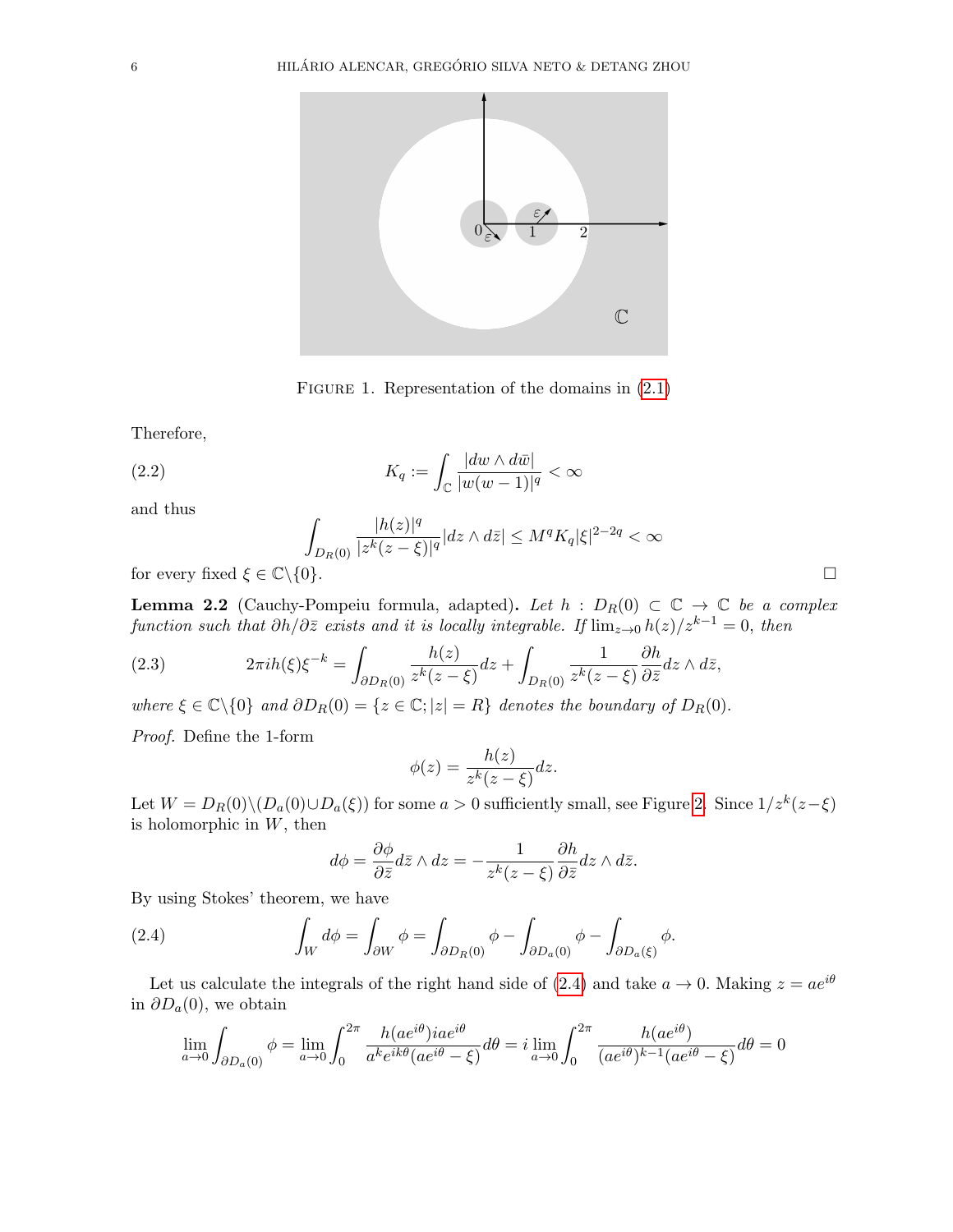

<span id="page-6-0"></span>FIGURE 2. Representation of  $W$ 

since  $\lim_{a\to 0} \frac{h(ae^{i\theta})}{(ae^{i\theta})^{k-1}}$  $\frac{h(ae^{i\theta})}{(ae^{i\theta})^{k-1}} = 0$  by hypothesis. On the other hand, making  $z = \xi + ae^{i\theta}$  in  $\partial B_a(\xi)$ , we have

$$
\lim_{a \to 0} \int_{\partial D_a(\xi)} \phi = \lim_{a \to 0} \int_0^{2\pi} \frac{h(\xi + ae^{i\theta})iae^{i\theta}}{(\xi + ae^{i\theta})^k ae^{i\theta}} d\theta = i \lim_{a \to 0} \int_0^{2\pi} \frac{h(\xi + ae^{i\theta})}{(\xi + ae^{i\theta})^k} d\theta = 2\pi i h(\xi)\xi^{-k}.
$$

Thus, taking  $a \to 0$  in [\(2.4\)](#page-5-1) gives

$$
-\int_{D_R(0)} \frac{1}{z^k(z-\xi)} \frac{\partial h}{\partial \bar{z}} dz \wedge d\bar{z} = \int_{\partial D_R(0)} \frac{h(z)}{z^k(z-\xi)} dz - 2\pi i h(\xi) \xi^{-k}.
$$

<span id="page-6-1"></span>**Lemma 2.3.** Let  $h: U \subset \mathbb{C} \to \mathbb{C}$  be a locally integrable complex function, where U is an open neighborhood of 0. Let, for  $\varepsilon > 0$ ,  $D_{\varepsilon} = D_R(0) \setminus (D_{\varepsilon}(0) \cup D_{\varepsilon}(z_0))$ . If there exists  $M :=$  $\sup_{D_R(0)}|h(z)/z^{k-1}|$  for some  $k\geq 1$  and for some  $R>0$  then, for every  $q\in (1,2)$  and for every  $\xi \in \mathbb{C},$ 

$$
(2.5) \quad \int_{D_{\varepsilon}} \left[ \int_{D_R(0)} \left| \frac{h(z)}{z^k (z - \xi)(\xi - z_0)} \right|^q du \wedge dv \right] dx \wedge dy
$$
  

$$
\leq \frac{2^{q+1} \pi (2R)^{2-q}}{2-q} \int_{D_R(0)} \left| \frac{h(z)}{z^k (z - z_0)} \right|^q du \wedge dv
$$

and

$$
(2.6) \qquad \int_{D_{\varepsilon}} \left[ \int_{\partial D_R(0)} \left| \frac{h(z)}{z^k (z - z_0)} \right|^q |dz| \right] \frac{dx \wedge dy}{|\xi - z_0|^q} \\ \leq \frac{2^{q+1} \pi (2R)^{2-q}}{2-q} \int_{\partial D_R(0)} \left| \frac{h(z)}{z^k (z - z_0)} \right|^q |dz|.
$$

In particular, the same conclusion holds if  $\lim_{z\to 0} h(z)/z^{k-1} = 0$ . *Proof.* Since the convexity of the function  $g(x) = x^q$ ,  $q \in (1, 2)$ , gives

(2.7) 
$$
\left(\frac{A+B}{2}\right)^q \le \frac{A^q + B^q}{2}, \text{ for } A, B > 0,
$$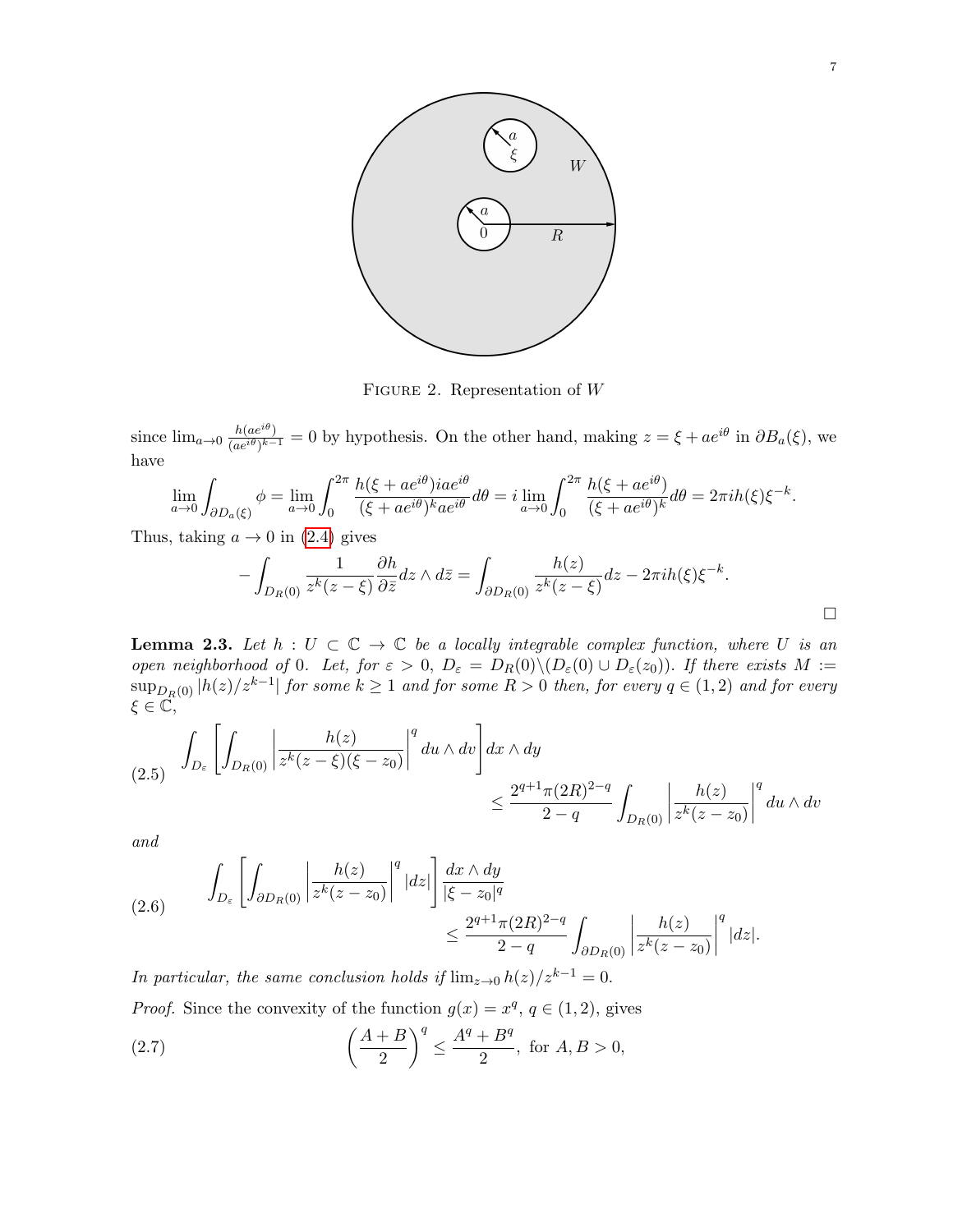we have

<span id="page-7-0"></span>
$$
\frac{1}{(z-\xi)(\xi-z_0)} = \frac{1}{z-z_0} \left( \frac{1}{z-\xi} + \frac{1}{\xi-z_0} \right) \implies
$$
\n
$$
\frac{1}{|z-\xi|^q |\xi-z_0|^q} \le \left[ \frac{1}{|z-z_0|} \left( \frac{1}{|z-\xi|} + \frac{1}{|\xi-z_0|} \right) \right]^q
$$
\n
$$
\le \frac{2^{q-1}}{|z-z_0|^q |z-\xi|^q} + \frac{2^{q-1}}{|z-z_0|^q |\xi-z_0|^q}.
$$

Also, by taking  $\xi = z_0 + \rho e^{i\theta}$ ,

<span id="page-7-1"></span>
$$
(2.9) \qquad \int_{D_R(0)} \frac{dx \wedge dy}{|\xi - z_0|^q} \le \int_{D_{2R}(z_0)} \frac{dx \wedge dy}{|\xi - z_0|^q} = \int_0^{2R} \int_0^{2\pi} \frac{d\theta d\rho}{\rho^{q-1}} = \frac{2\pi (2R)^{2-q}}{2-q} < \infty.
$$

Since, by Lemma [2.1,](#page-4-1)

$$
\int_{D_R(0)} \left| \frac{h(z)}{z^k (z-\xi)} \right|^q du \wedge dv < \infty,
$$

for each fixed  $\xi \neq 0$ , by using [\(2.8\)](#page-7-0), Fubini's theorem over  $D_{\varepsilon} = D_R(0) \setminus (D_{\varepsilon}(z_0) \cup D_{\varepsilon}(0))$ , and  $(2.9)$ , we obtain

$$
\int_{D_{\varepsilon}} \left[ \int_{D_{R}(0)} \left| \frac{h(z)}{z^{k}(z-\xi)(\xi-z_{0})} \right|^{q} du \wedge dv \right] dx \wedge dy
$$
\n
$$
\leq 2^{q-1} \int_{D_{\varepsilon}} \left[ \int_{D_{R}(0)} \left| \frac{h(z)}{z^{k}(z-\xi)(z-z_{0})} \right|^{q} du \wedge dv \right] dx \wedge dy
$$
\n
$$
+ 2^{q-1} \int_{D_{\varepsilon}} \left[ \int_{D_{R}(0)} \left| \frac{h(z)}{z^{k}(z-z_{0})(\xi-z_{0})} \right|^{q} du \wedge dv \right] dx \wedge dy
$$
\n
$$
= 2^{q-1} \int_{D_{R}(0)} \left| \frac{h(z)}{z^{k}(z-z_{0})} \right|^{q} \left[ \int_{D_{\varepsilon}} \frac{dx \wedge dy}{|\xi-z|^{q}} \right] du \wedge dv
$$
\n
$$
+ 2^{q-1} \int_{D_{R}(0)} \left| \frac{h(z)}{z^{k}(z-z_{0})} \right|^{q} \left[ \int_{D_{\varepsilon}} \frac{dx \wedge dy}{|\xi-z_{0}|^{q}} \right] du \wedge dv
$$
\n
$$
\leq \frac{2^{q+1} \pi (2R)^{2-q}}{2-q} \int_{D_{R}(0)} \left| \frac{h(z)}{z^{k}(z-z_{0})} \right|^{q} du \wedge dv.
$$

Analogously,

$$
\int_{D_{\varepsilon}}\left[\int_{\partial D_R(0)}\left|\frac{h(z)}{z^k(z-z_0)}\right|^q |dz|\right]\frac{dx\wedge dy}{|\xi-z_0|^q}\leq \frac{2^{q+1}\pi(2R)^{2-q}}{2-q}\int_{\partial D_R(0)}\left|\frac{h(z)}{z^k(z-z_0)}\right|^q |dz|.
$$

 $\Box$ 

Now we are ready to prove Theorem [1.1.](#page-1-2)

Proof of Theorem [1.1.](#page-1-2) The proof will be divided in four steps.

Step 1. If  $\lim_{z\to 0} h(z)/z^{k-1} = 0$  for some  $k \geq 1$ , then  $h(z)/z^k$  is bounded in  $D_R(0)$  for  $R > 0$ fixed, but sufficiently small.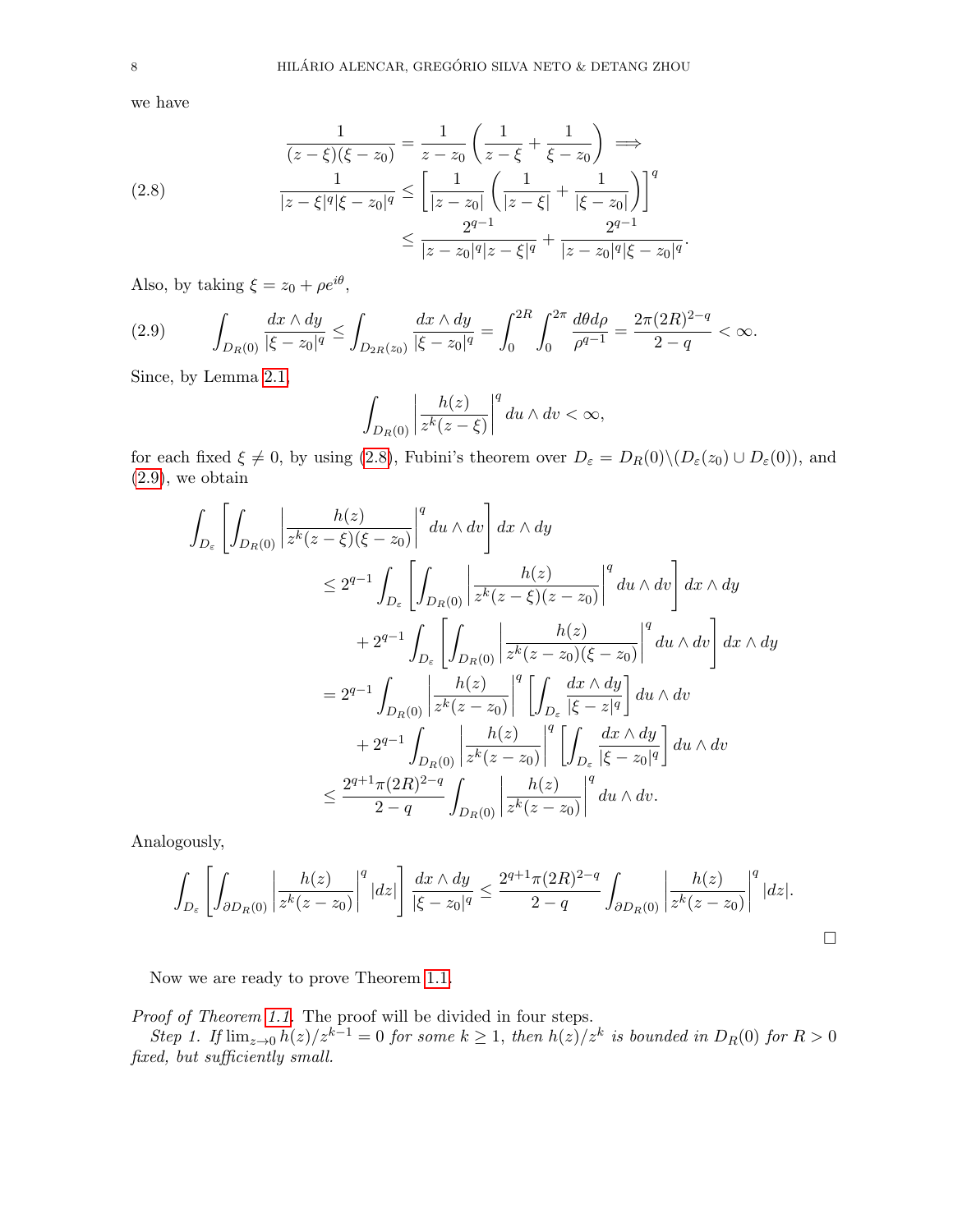By using the Cauchy-Pompeiu formula  $(2.3)$ , p. [6,](#page-5-2) the hypothesis, and the Hölder inequality, we have

<span id="page-8-0"></span>
$$
2\pi \left| \frac{h(\xi)}{\xi^k} \right| \leq \int_{\partial D_R(0)} \frac{|h(z)||dz|}{|z^k(z-\xi)|} + \int_{D_R(0)} \frac{1}{|z^k(z-\xi)|} \left| \frac{\partial h}{\partial \bar{z}} \right| |dz \wedge d\bar{z}|
$$
  
\n
$$
\leq \int_{\partial D_R(0)} \frac{|h(z)||dz|}{|z^k(z-\xi)|} + \int_{D_R(0)} \frac{\varphi(z)G(|h(z)|)}{|z^k(z-\xi)|} |dz \wedge d\bar{z}|
$$
  
\n
$$
\leq \int_{\partial D_R(0)} \frac{|h(z)||dz|}{|z^k(z-\xi)|} + \sup_{D_R(0)} \left\{ \frac{G(|h(z)|)}{|h(z)|} \right\} \int_{D_R(0)} \frac{\varphi(z)|h(z)|}{|z^k(z-\xi)|} |dz \wedge d\bar{z}|
$$
  
\n
$$
\leq (2\pi R)^{1/p} \left[ \int_{\partial D_R(0)} \left| \frac{h(z)}{z^k(z-\xi)} \right|^q |dz| \right]^{1/q}
$$
  
\n
$$
+ M_R \|\varphi\|_{p,R} \left[ \int_{D_R(0)} \left| \frac{h(z)}{z^k(z-\xi)} \right|^q |dz \wedge d\bar{z}| \right]^{1/q},
$$

where

(2.11) 
$$
M_R := \sup_{D_R(0)} \left\{ \frac{G(|h(z)|)}{|h(z)|} \right\} < \infty,
$$

by hypothesis, and

<span id="page-8-2"></span>
$$
\|\varphi\|_{p,R}=\left[\int_{D_R(0)}\varphi(z)^p|dz\wedge d\bar{z}|\right]^{1/p}
$$

is the  $L^p$  norm of  $\varphi$  in  $D_R(0)$ . Notice that the second integral of the right hand side of [\(2.10\)](#page-8-0) is bounded for every fixed  $\xi \neq 0$  by Lemma [2.1,](#page-4-1) p. [5.](#page-4-1) By using

$$
\left(\frac{A+B}{2}\right)^q \le \frac{A^q + B^q}{2}, \text{ for } A, B > 0, q \in (1, 2),
$$

we obtain

<span id="page-8-1"></span>
$$
(2\pi)^q \left| \frac{h(\xi)}{\xi^k} \right|^q \leq \left\{ (2\pi R)^{1/p} \left[ \int_{\partial D_R(0)} \left| \frac{h(z)}{z^k(z-\xi)} \right|^q |dz| \right]^{1/q} + M_R \|\varphi\|_{p,R} \left[ \int_{D_R(0)} \left| \frac{h(z)}{z^k(z-\xi)} \right|^q |dz \wedge d\bar{z}| \right]^{1/q} \right\}^q
$$
  

$$
\leq 2^{q-1} (2\pi R)^{q-1} \int_{\partial D_R(0)} \left| \frac{h(z)}{z^k(z-\xi)} \right|^q |dz|
$$
  

$$
+ 2^{q-1} M_R^q \|\varphi\|_{p,R}^q \int_{D_R(0)} \left| \frac{h(z)}{z^k(z-\xi)} \right|^q |dz \wedge d\bar{z}|.
$$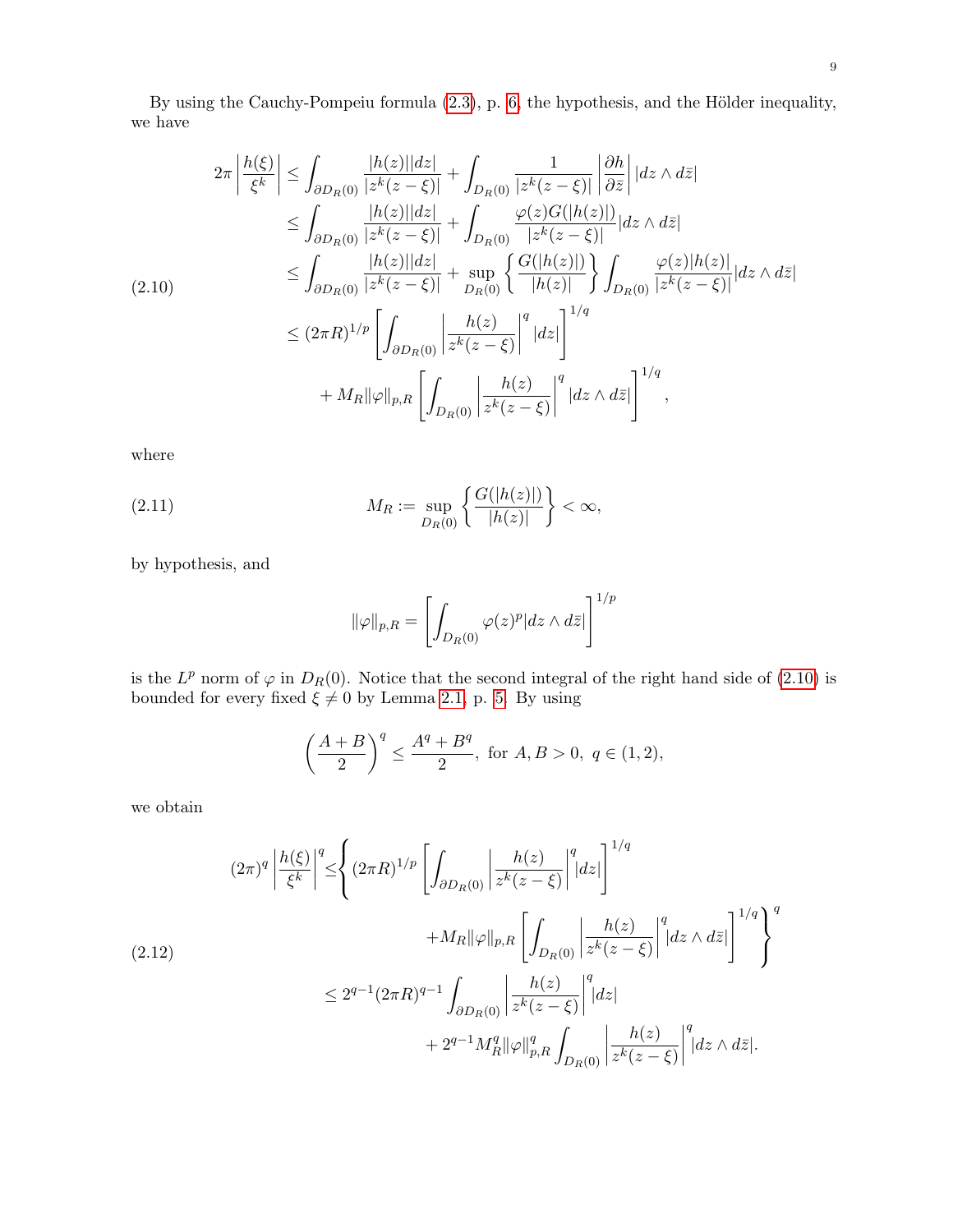Multiplying inequality [\(2.12\)](#page-8-1) by  $|\xi - z_0|^{-q}$ ,  $z_0 \in D_R(0)$ , and integrating on  $D_\varepsilon = D_R(0) \setminus (D_\varepsilon(z_0) \cup$  $D_{\varepsilon}(0)$ ) gives

$$
\int_{D_{\varepsilon}} \left| \frac{h(\xi)}{\xi^{k}(\xi - z_{0})} \right|^{q} dx \wedge dy \leq \frac{R^{q-1}}{2^{2-q}\pi} \int_{D_{\varepsilon}} \left[ \int_{\partial D_{R}(0)} \left| \frac{h(z)}{z^{k}(z - \xi)} \right|^{q} |dz| \right] \frac{dx \wedge dy}{|\xi - z_{0}|^{q}} + \left( \frac{M_{R} \|\varphi\|_{p, R}}{\pi} \right)^{q} \int_{D_{\varepsilon}} \left[ \int_{D_{R}(0)} \left| \frac{h(z)}{z^{k}(z - \xi)} \right|^{q} du \wedge dv \right] \frac{dx \wedge dy}{|\xi - z_{0}|^{q}},
$$

where  $z = u + iv$ ,  $\xi = x + iy$ , and  $|dz \wedge d\overline{z}| = 2du \wedge dv$ . By using Lemma [2.3,](#page-6-1) p. [7,](#page-6-1) we obtain

$$
\int_{D_{\varepsilon}} \left| \frac{h(\xi)}{\xi^{k}(\xi - z_{0})} \right|^{q} dx \wedge dy \leq \frac{R^{q-1}}{2^{2-q}\pi} \cdot \frac{8\pi R^{2-q}}{2-q} \int_{\partial D_{R}(0)} \left| \frac{h(z)}{z^{k}(z - z_{0})} \right|^{q} |dz| + \frac{M_{R}^{q} ||\varphi||_{p,R}^{q}}{\pi^{q}} \cdot \frac{8\pi R^{2-q}}{2-q} \int_{D_{R}(0)} \left| \frac{h(z)}{z^{k}(z - z_{0})} \right|^{q} du \wedge dv,
$$

and thus the left hand side is bounded for every  $\varepsilon > 0$ . Taking  $\varepsilon \to 0$ , we have (2.13)

<span id="page-9-0"></span>
$$
\left(1 - \frac{8M_R^q \|\varphi\|_{p,R}^q R^{2-q}}{\pi^{q-1}(2-q)}\right) \int_{D_R(0)} \left|\frac{h(z)}{z^k(z-z_0)}\right|^q du \wedge dv \le \frac{2^{1+q} R}{2-q} \int_{\partial D_R(0)} \left|\frac{h(z)}{z^k(z-z_0)}\right|^q |dz|.
$$

Since  $2 - q > 0$  and  $M_R ||\varphi||_{p,R}$  decreases as  $R \to 0$ , taking  $R > 0$  sufficiently small, we get

$$
1 - \frac{8M_R \|\varphi\|_{p,R}^q R^{2-q}}{\pi^{q-1}(2-q)} > 0.
$$

By replacing  $(2.13)$  in  $(2.10)$ , we obtain (2.14)

<span id="page-9-1"></span>
$$
2\pi \left| \frac{h(\xi)}{\xi^k} \right| \leq \left( (2\pi R)^{1/p} + \left( \frac{2^{1+q} \pi^{q-1} M_R^q \|\varphi\|_{p,R}^q R}{\pi^{q-1} (2-q) - 8M_R^q \|\varphi\|_{p,R}^q R^{2-q}} \right)^{1/q} \right) \left[ \int_{\partial D_R(0)} \left| \frac{h(z)}{z^k (z-\xi)} \right|^q |dz| \right]^{1/q}.
$$

Since

(2.15) 
$$
\int_{\partial D_R(0)} \left| \frac{h(z)}{z^k(z-\xi)} \right|^q |dz| = \int_0^{2\pi} \frac{|h(Re^{i\theta})|^q}{R^{kq-1} |Re^{i\theta} - \xi|^q} d\theta \leq \frac{1}{R^{kq-1} (R - |\xi|)^q} \int_0^{2\pi} |h(Re^{i\theta})|^q d\theta,
$$

we conclude that  $h(\xi)\xi^{-k}$  is bounded for  $\xi$  near zero.

Step 2. There exists  $\lim_{z\to 0} h(z)z^{-k}$ .

Define  $T_1: D_R(0) \to \mathbb{R}$  by

$$
T_1(\xi) = \int_{D_R(0)} \frac{1}{z^k(z-\xi)} \frac{\partial h}{\partial \bar{z}} dz \wedge d\bar{z}
$$

and  $T_2$  :  $\partial D_R(0) \to \mathbb{R}$  by

$$
T_2(\xi) = \int_{\partial D_R(0)} \frac{h(z)}{z^k(z-\xi)} dz.
$$

Thus, by using the Cauchy-Pompeiu formula [\(2.3\)](#page-5-2), p. [6,](#page-5-2) to prove that  $\lim_{\xi \to 0} h(\xi) \xi^{-k}$  exists, one only need to prove both  $\lim_{\xi\to 0} T_1(\xi)$  and  $\lim_{\xi\to 0} T_2(\xi)$  exist. In fact, by the step 1, there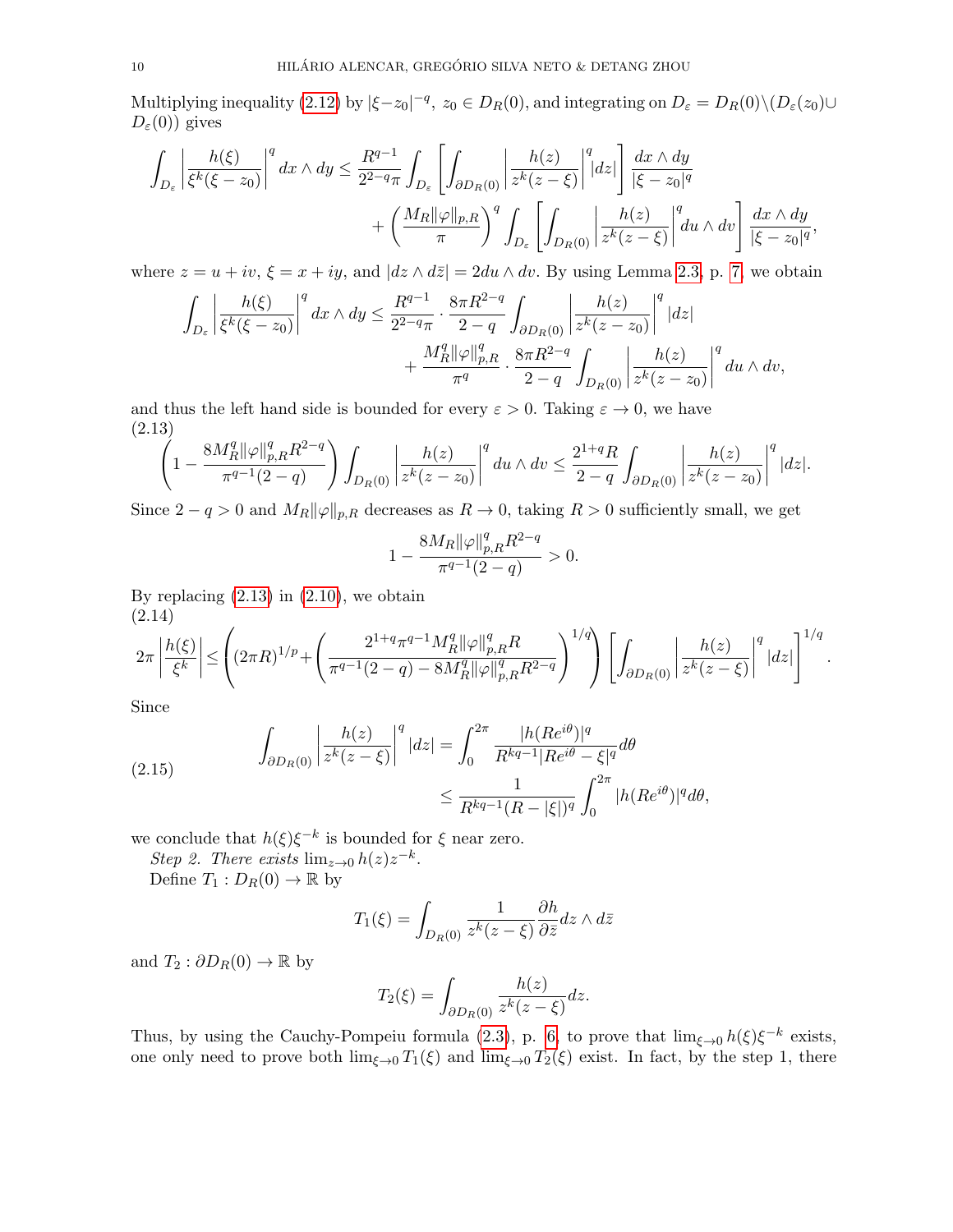exists  $N = \sup_{D_R(0)} |h(z)z^{-k}|$ . Therefore, using the hypothesis and [\(2.11\)](#page-8-2), p. [9,](#page-8-2)

$$
|T_{1}(\xi_{2}) - T_{1}(\xi_{1})| = \left| \int_{D_{R}(0)} \frac{\partial h}{\partial \bar{z}} \frac{1}{z^{k}} \left( \frac{1}{z - \xi_{2}} - \frac{1}{z - \xi_{1}} \right) dz \wedge d\bar{z} \right|
$$
  
\n
$$
\leq \int_{D_{R}(0)} \left| \frac{\partial h}{\partial \bar{z}} \right| \frac{1}{|z|^{k}} \left| \frac{1}{z - \xi_{2}} - \frac{1}{z - \xi_{1}} \right| |dz \wedge d\bar{z}|
$$
  
\n
$$
\leq \int_{D_{R}(0)} \varphi(z) \frac{G(|h(z)|)}{|h(z)|} \left| \frac{h(z)}{z^{k}} \right| \left| \frac{\xi_{2} - \xi_{1}}{(z - \xi_{2})(z - \xi_{1})} \right| |dz \wedge d\bar{z}|
$$
  
\n
$$
\leq M_{R} N |\xi_{2} - \xi_{1}| \int_{D_{R}(0)} \varphi(z) \left| \frac{1}{(z - \xi_{2})(z - \xi_{1})} \right| |dz \wedge d\bar{z}|
$$
  
\n
$$
\leq M_{R} N |\xi_{2} - \xi_{1}| ||\varphi||_{p, R} \left[ \int_{D_{R}(0)} \frac{1}{|z - \xi_{2}|^{q} |z - \xi_{1}|^{q}} |dz \wedge d\bar{z}| \right]^{1/q}.
$$

Considering  $z - \xi_1 = (\xi_2 - \xi_1)w$  we have

<span id="page-10-0"></span>
$$
|T_1(\xi_2) - T_1(\xi_1)| \le M_R N \|\varphi\|_{p,R} |\xi_2 - \xi_1|^{2/q-1} \left[ \int_{D_{R/|\xi_2 - \xi_1|}(\xi_1)} \left| \frac{1}{w(w-1)} \right|^q |dw \wedge d\bar{w}| \right]^{1/q}
$$
  

$$
\le M_R N \|\varphi\|_{p,R} |\xi_2 - \xi_1|^{1-2/p} \left[ \int_{\mathbb{C}} \left| \frac{1}{w(w-1)} \right|^q |dw \wedge d\bar{w}| \right]^{1/q}.
$$

Since the last integral in [\(2.16\)](#page-10-0) is finite by the Lemma [2.1,](#page-4-1) p. [5,](#page-4-1) we obtain

$$
|T_1(\xi_2) - T_1(\xi_1)| \le (M_R N \|\varphi\|_{p,R} K_q^{1/q}) |\xi_2 - \xi_1|^{1-2/p}.
$$

Thus, by taking Cauchy sequences and using that  $p > 2$ , there exists  $\lim_{\xi \to 0} T_1(\xi)$ . On the other hand,

$$
(2.17)
$$
\n
$$
|T_{2}(\xi_{2}) - T_{2}(\xi_{1})| = \int_{\partial D_{R}(0)} \left| \frac{h(z)}{z^{k}} \right| \left| \frac{1}{z - \xi_{2}} - \frac{1}{z - \xi_{1}} \right| |dz|
$$
\n
$$
= \frac{|\xi_{2} - \xi_{1}|}{R^{k-1}} \int_{0}^{2\pi} \frac{|h(Re^{i\theta})|}{|Re^{i\theta} - \xi_{2}| |Re^{i\theta} - \xi_{2}|} d\theta
$$
\n
$$
\leq \frac{|\xi_{2} - \xi_{1}|}{R^{k-1}(R - |\xi_{2}|)(R - |\xi_{2}|)} \int_{0}^{2\pi} |h(Re^{i\theta})| d\theta.
$$

Therefore, by taking Cauchy sequences again, there exists  $\lim_{\xi \to 0} T_2(\xi)$ . Since, by the Cauchy-Pompeiu formula [\(2.3\)](#page-5-2), p. [6,](#page-5-2)

(2.18) 
$$
2\pi i h(\xi)\xi^{-k} = T_1(\xi) + T_2(\xi),
$$

there exists  $\lim_{\xi \to 0} h(\xi) \xi^{-k}$ .

Step 3. If  $\lim_{z\to 0} h(z)/z^k = 0$  for every  $k \in \mathbb{N}$ , then  $h = 0$  in some neighborhood of  $z = 0$ .

Suppose, by contradiction, there exists  $z_0$  in a neighborhood of  $0, |z_0| < R$ , such that  $h(z_0) \neq 0$ . Taking the power q and integrating [\(2.14\)](#page-9-1), p. [10,](#page-9-1) over  $\xi = x + iy$ , using Fubini's theorem and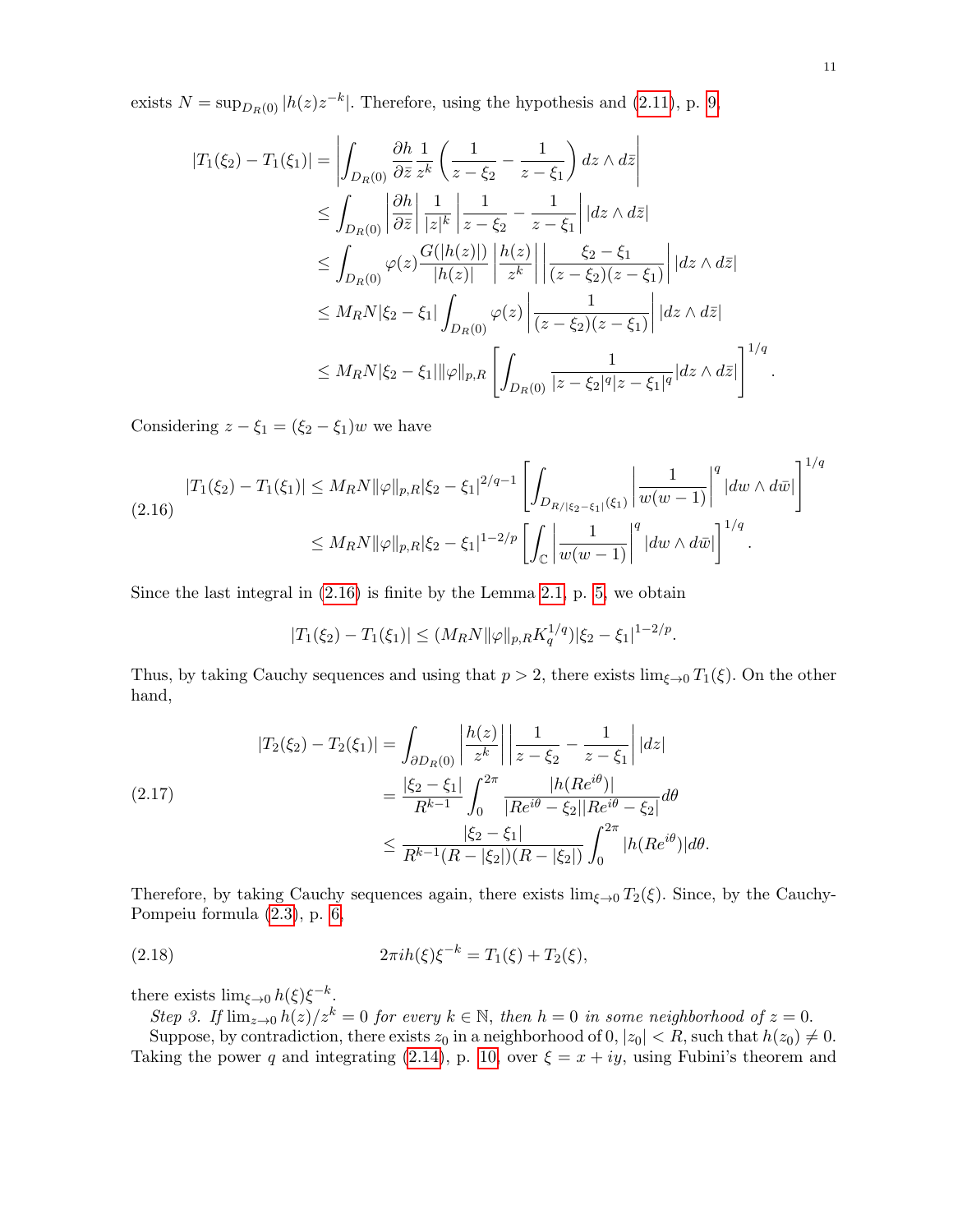[\(2.9\)](#page-7-1), p. [8,](#page-7-1) we have

<span id="page-11-4"></span>
$$
(2.19)
$$
\n
$$
(2.19)
$$
\n
$$
\begin{aligned}\n &\left(2\pi\right)^{q} \int_{D_{R}(0)} \left|\frac{h(\xi)}{\xi^{k}}\right|^{q} dx \wedge dy \leq C_{1} \int_{D_{R}(0)} \left[\int_{\partial D_{R}(0)} \left|\frac{h(z)}{z^{k}(z-\xi)}\right|^{q} |dz|\right] dx \wedge dy \\
 &\leq C_{1} \int_{\partial D_{R}(0)} \left|\frac{h(z)}{z^{k}}\right|^{q} \left[\int_{D_{R}(0)} \frac{dx \wedge dy}{|\xi-z|^{q}}\right] |dz| \\
 &\leq \frac{2\pi (2R)^{2-q} C_{1}}{2-q} \int_{\partial D_{R}(0)} \left|\frac{h(z)}{z^{k}}\right|^{q} |dz|.\n \end{aligned}
$$

Let

(2.20) 
$$
D^* = \left\{ z \in D_R(0); |z| \le |z_0| \text{ and } |h(z)| \ge \frac{|h(z_0)|}{2} \right\},
$$

see Figure [3.](#page-11-0)

<span id="page-11-1"></span>

<span id="page-11-2"></span><span id="page-11-0"></span>FIGURE 3. Representation of the set  $D^*$ , see [\(2.20\)](#page-11-1).

On the one hand,

(2.21) 
$$
(2\pi)^q \int_{D_R(0)} \left| \frac{h(\xi)}{\xi^k} \right|^q dx \wedge dy \ge \left| \frac{h(z_0)}{z_0^k} \right|^q \pi^q \text{ vol } D^* =: a|z_0|^{-qk}.
$$

On the other hand,

<span id="page-11-3"></span>
$$
(2.22) \quad \frac{2\pi (2R)^{2-q}C_1}{2-q} \int_{\partial D_R(0)} \left| \frac{h(z)}{z^k} \right|^q |dz| = \left[ \frac{\pi (2R)^{3-q}C_1}{2-q} \int_0^{2\pi} |h(Re^{i\theta})|^q d\theta \right] R^{-qk} =: bR^{-qk}.
$$

Replacing both [\(2.21\)](#page-11-2) and [\(2.22\)](#page-11-3) in [\(2.19\)](#page-11-4) gives  $a|z_0|^{-qk} \le bR^{-qk}$ . Since  $|z_0| < R$ , we have

$$
0 \le \limsup_{k \to \infty} \frac{a}{b} \le \lim_{k \to \infty} \left(\frac{|z_0|^q}{R^q}\right)^k = 0,
$$

i.e.,  $a = 0$ . But since  $a = |h(z_0)|^q \pi^q$  vol  $D^*$ , we conclude that  $|h(z_0)| = 0$ , which is a contradiction. Therefore  $h = 0$  in a neighborhood of  $z = 0$ .

Step 4. Conclusion. If h is not identically zero in a neighborhood of  $z = 0$  then, by Step 3, there exists  $k > 0$  such that  $\lim_{k\to 0} h(z)z^{-(k-1)} = 0$  and  $\lim_{k\to 0} h(z)z^{-k} = c \neq 0$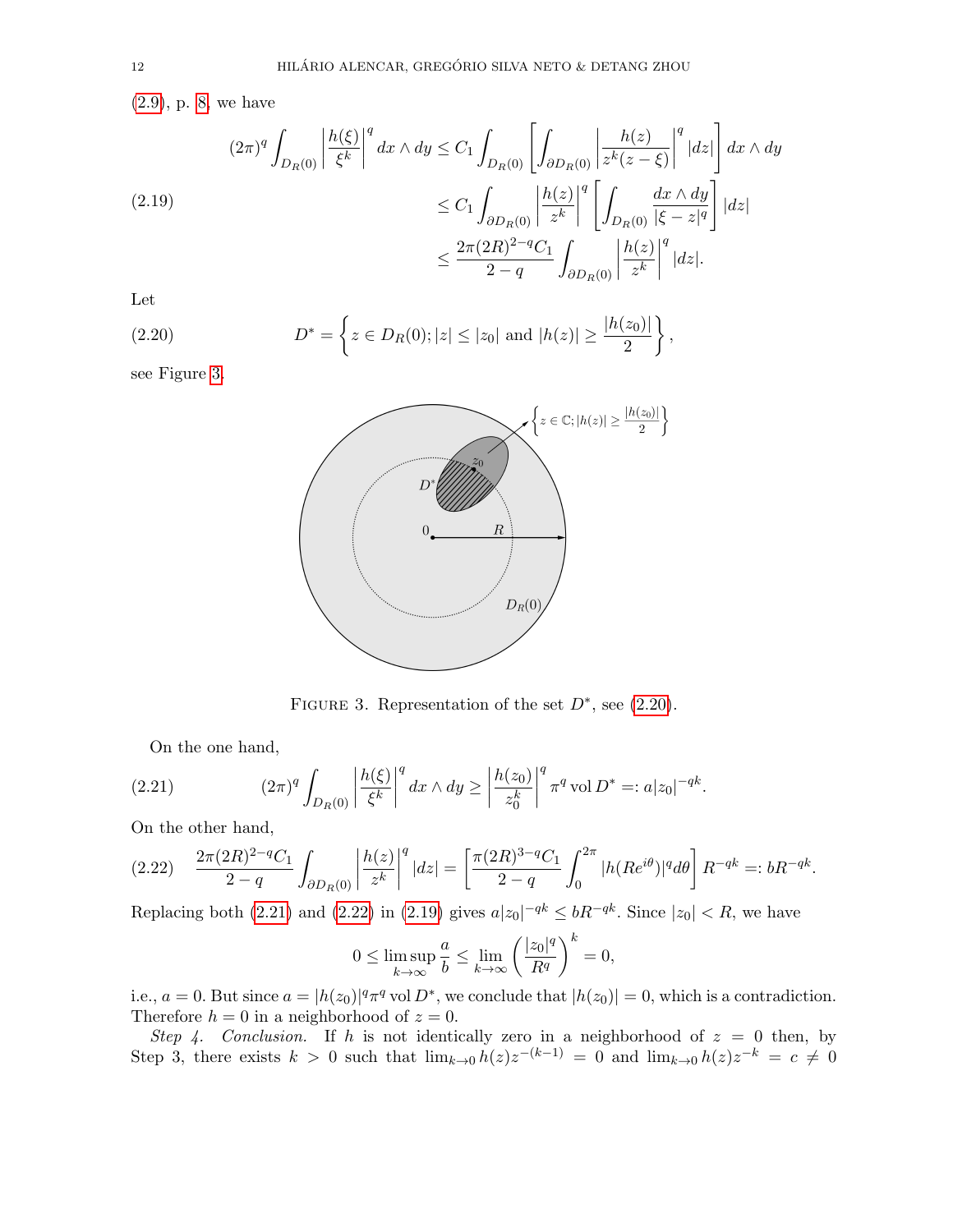or  $\lim_{k\to 0} h(z)z^{-k}$  do not exists. But, by the Step 2, the second case cannot happens and thus there exists  $c \in \mathbb{C}$  such that

$$
\lim_{z \to 0} \frac{h(z)}{z^k} = c \neq 0.
$$

This implies that

$$
\frac{h(z)}{z^k} = c + R, \text{ with } \lim_{z \to 0} R = 0,
$$

i.e.,

$$
h(z) = z^k(c+R) =: z^k h_k(z)
$$
 with  $h_k(0) = c \neq 0$ .

Therefore, we conclude the proof of the theorem.

## 3. Proof of the ridigity theorems

<span id="page-12-0"></span>Before proving our main theorems, we give a brief introduction to weighted geometry in  $\mathbb{R}^n$ . We refer, for example, [\[11\]](#page-26-13) for a more detailed exposition. We call  $(\mathbb{R}^n, \langle \cdot, \cdot \rangle, e^{-f})$  a weighted Riemannian manifold if it has a weighted measure  $dV_f = e^{-f}dV$ , where  $f : \mathbb{R}^n \to \mathbb{R}$  is a function of class  $C^2$ . Let  $X : \Sigma \to \mathbb{R}^n$  be an immersion of a surface  $\Sigma$ . Consider  $\Sigma$  with the weighted measure

$$
d\Sigma_f = e^{-f}d\Sigma,
$$

and the induced metric  $\langle \cdot, \cdot \rangle$ .

The first variation of the weighted volume  $V_f(\Sigma) = \int_{\Sigma} e^{-f} d\Sigma$  is given by

<span id="page-12-1"></span>
$$
\frac{d}{dt}V_f(\Sigma_t)\bigg|_{t=0} = -\int_{\Sigma} \langle T^{\perp}, \mathbf{H}_f \rangle e^{-f} d\Sigma,
$$

where T is a compactly supported variational vector field on  $\Sigma$  and

$$
\mathbf{H}_f = \mathbf{H} + (\nabla f)^{\perp}
$$

is the weighted mean curvature vector of  $\Sigma$  in  $\mathbb{R}^n$ . Here,  $(\nabla f)^{\perp}$  denotes the part of the gradient  $\nabla f$  of f in  $\mathbb{R}^n$  normal to  $\Sigma$  and **H** denotes the non-normalized mean curvature vector of  $\Sigma$  in  $\mathbb{R}^n$ , i.e., the trace of the operator

$$
B(Z, W) = \nabla_Z W - \nabla_Z^{\Sigma} W,
$$

where  $\nabla$  and  $\nabla^{\Sigma}$  denote the connection of  $\mathbb{R}^{n}$  and  $\Sigma$ , respectively.

We say that a surface  $\Sigma$  has parallel weighted mean curvature, if  $H_f$  is parallel in the normal bundle, i.e.,  $\nabla^{\perp} \mathbf{H}_f = 0$ . In particular, if  $\mathbf{H}_f = 0$ , we say that  $\Sigma$  is f-minimal.

In the case that  $f(X) = ||X||^2/4$ , we call the weighted manifold  $(\mathbb{R}^n, \langle \cdot, \cdot \rangle, e^{-||X||^2/4})$  the Gaussian space. Notice that self-shrinkers are f-minimal surfaces in the Gaussian space.

If the codimension is one, the parallel weighted mean curvature surfaces in the Gaussian space are called  $\lambda$ -surfaces. By using  $(3.1)$ , we can see that  $\lambda$ -surfaces are characterized by the equation

$$
\lambda = H + \frac{1}{2} \langle X, N \rangle,
$$

where  $\lambda \in \mathbb{R}$ , N is the unit normal vector field of the immersion, and H is its mean curvature, i.e.,  $\mathbf{H} = HN$ . Observe that self-shrinkers of  $\mathbb{R}^3$  are also  $\lambda$ -surfaces for  $\lambda = 0$ .

For each point  $p \in \Sigma$  we can take isothermal parameters u and v in a neighborhood of p, i.e.,

$$
ds^2 = \alpha(u, v)(du^2 + dv^2),
$$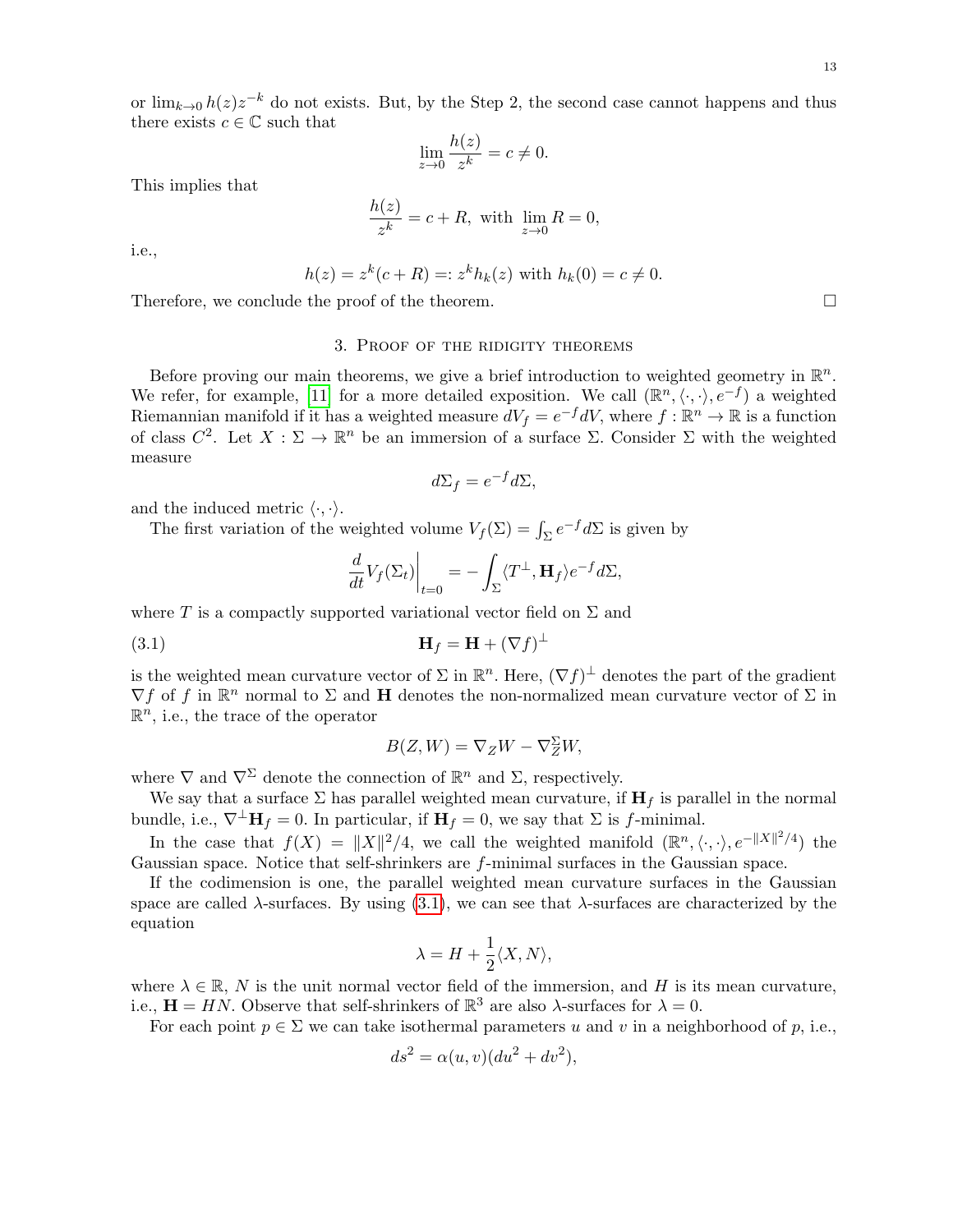where  $ds^2$  is the metric of  $\Sigma$  and  $\alpha(u, v)$  is a positive smooth function on  $\Sigma$ . Complexifying the parameters by taking  $z = u + iv$ , we can identify  $\Sigma$  with a subset of  $\mathbb C$ . In this case, we have

<span id="page-13-0"></span>
$$
\langle X_z, X_{\overline{z}} \rangle = \frac{\alpha(z)}{2}
$$
 and  $ds^2 = \alpha(z)|dz|^2$ .

The immersion  $X$  satisfies the equations

(3.2) 
$$
\begin{cases} \nabla_{X_z} X_z = \frac{\alpha_z}{\alpha} X_z + B(X_z, X_z), \\ \nabla_{X_{\bar{z}}} X_z = \frac{\alpha}{4} \mathbf{H}, \\ \nabla_{X_{\bar{z}}} X_{\bar{z}} = \frac{\alpha_{\bar{z}}}{\alpha} X_{\bar{z}} + B(X_{\bar{z}}, X_{\bar{z}}), \end{cases}
$$

and, for any  $\nu \in T\Sigma^{\perp}$ ,

<span id="page-13-1"></span>(3.3) 
$$
\begin{cases} \nabla_{X_z} \nu = -\frac{1}{2} \langle \mathbf{H}, \nu \rangle X_z - \frac{2}{\alpha} \langle B(X_z, X_z), \nu \rangle X_{\bar{z}} + \nabla_{X_z}^{\perp} \nu \\ \nabla_{X_{\bar{z}}} \nu = -\frac{2}{\alpha} \langle B(X_{\bar{z}}, X_{\bar{z}}), \nu \rangle X_z - \frac{1}{2} \langle \mathbf{H}, \nu \rangle X_{\bar{z}} + \nabla_{X_{\bar{z}}}^{\perp} \nu, \end{cases}
$$

where  $\nabla^{\perp}$  is the connection of the normal bundle  $T\Sigma^{\perp}$ .

Let us denote by

$$
P^{\nu}dz^2 = \langle B(X_z, X_z), \nu \rangle dz^2
$$

the (2,0)-part of the second fundamental form of  $\Sigma$  in  $\mathbb{R}^n$  relative to the normal  $\nu \in T\Sigma^{\perp}$ . This quadratic form is also called the Hopf quadratic differential.

Since

<span id="page-13-2"></span>(3.4)  
\n
$$
P^{\nu} = \langle \nabla_{X_z} X_z, \nu \rangle = \frac{1}{4} \langle \nabla_{X_u - iX_v} X_u - iX_v, \nu \rangle
$$
\n
$$
= \frac{1}{4} [\langle \nabla_{X_u} X_u, \nu \rangle - \langle \nabla_{X_v} X_v, \nu \rangle - i(\langle \nabla_{X_u} X_v, \nu \rangle + \langle \nabla_{X_v} X_u, \nu \rangle)]
$$
\n
$$
= \frac{1}{4} [II^{\nu}(X_u, X_u) - II^{\nu}(X_v, X_v) - 2iII^{\nu}(X_u, X_v)],
$$

where  $II^{\nu}$  is the second fundamental form of  $\Sigma$  in  $\mathbb{R}^n$  relative to  $\nu \in T\Sigma^{\perp}$ , we have  $P^{\nu} = 0$  if and only if  $II^{\nu}$  is umbilical.

The next result will be an important tool to the proof of the main results.

<span id="page-13-3"></span>**Proposition 3.1.** Let  $\Sigma$  be a Riemann surface and  $P^{\nu}dz^{2} = \langle \nabla_{X_{z}} X_{z}, \nu \rangle dz^{2}$  be the Hopf differential, relative to  $\nu \in T\Sigma^{\perp}$ , of an immersion  $X : (\Sigma, \alpha(z)|dz|^2) \to \mathbb{R}^n$ . Define

$$
Q^{\nu}dz^2 = e^{-\frac{1}{2}f}P^{\nu}dz^2.
$$

If v is parallel at the normal bundle, i.e.,  $\nabla^{\perp} \nu = 0$ , then

(3.5) 
$$
Q_{\bar{z}}^{\nu} = \frac{\alpha}{4} e^{-\frac{1}{2}f} \left[ \langle \mathbf{H}_f, \nu \rangle_z - \text{Hess} f(X_z, \nu) + \frac{1}{2} \langle \mathbf{H}_f - \nabla f, \nu \rangle \langle \nabla f, X_z \rangle \right],
$$

where  $Hess f$  is the hessian of  $f$ .

*Proof.* First let us prove that, for  $\nabla^{\perp} \nu = 0$ , we have

(3.6) 
$$
P_{\bar{z}}^{\nu} = \frac{\alpha}{4} \langle \mathbf{H}, \nu \rangle_z.
$$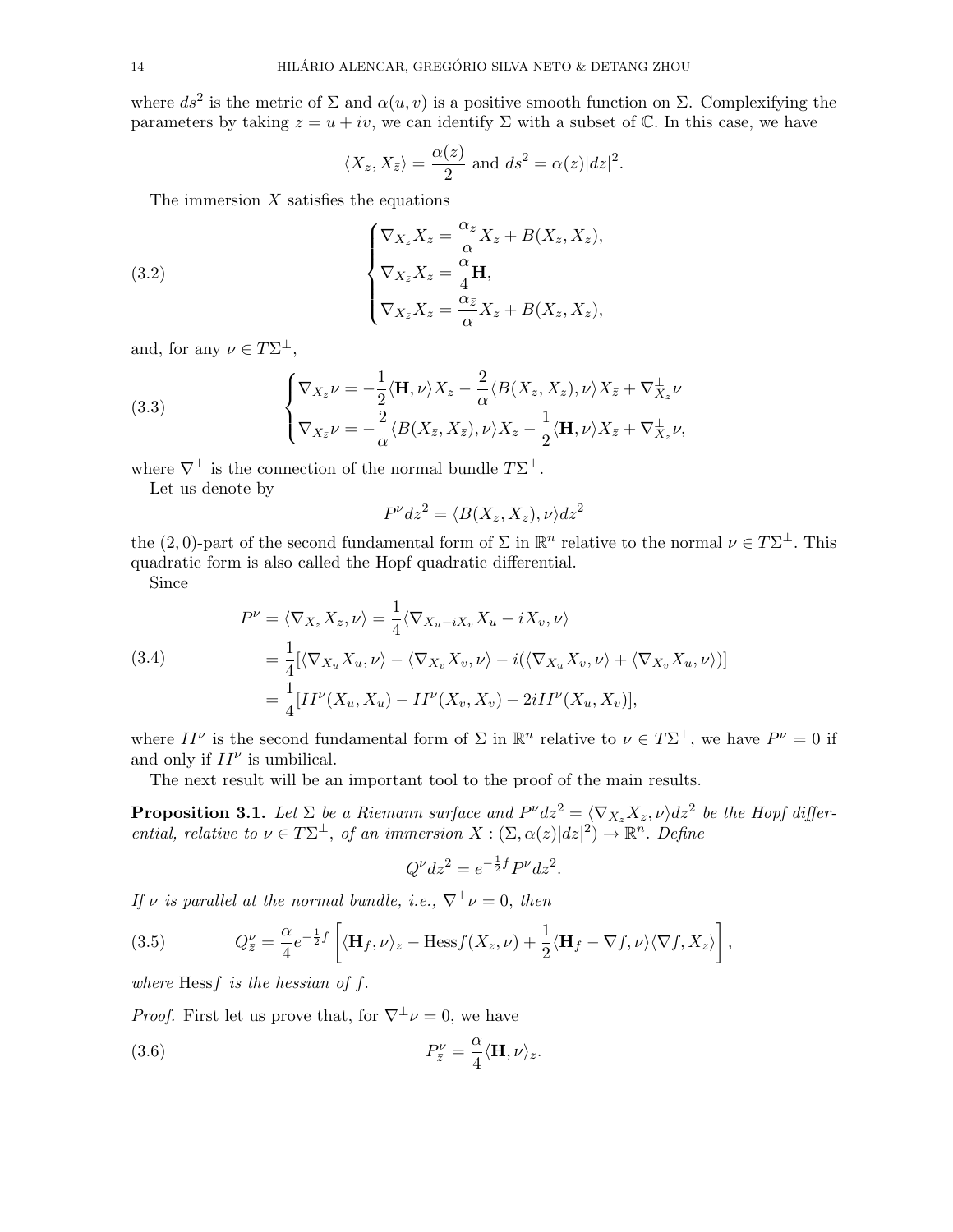In fact, by using  $(3.2)$  and  $(3.3)$ ,

$$
P_{\bar{z}}^{\nu} = \frac{\partial}{\partial \bar{z}} \langle \nabla_{X_{z}} X_{z}, \nu \rangle = \langle \nabla_{X_{\bar{z}}} \nabla_{X_{z}} X_{z}, \nu \rangle + \langle \nabla_{X_{z}} X_{z}, \nabla_{X_{\bar{z}}} \nu \rangle
$$
  
\n
$$
= \langle R(X_{z}, X_{\bar{z}}) X_{z}, \nu \rangle + \langle \nabla_{X_{z}} \nabla_{X_{\bar{z}}} X_{z}, \nu \rangle + \langle \nabla_{X_{z}} X_{z}, \nabla_{X_{\bar{z}}} \nu \rangle
$$
  
\n
$$
= \frac{\partial}{\partial z} \left( \langle \nabla_{X_{\bar{z}}} X_{z}, \nu \rangle \right) - \langle \nabla_{X_{\bar{z}}} X_{z}, \nabla_{X_{z}} \nu \rangle + \langle \nabla_{X_{z}} X_{z}, \nabla_{X_{\bar{z}}} \nu \rangle
$$
  
\n(3.7)  
\n
$$
= \frac{\partial}{\partial z} \left( \frac{\alpha}{4} \langle \mathbf{H}, \nu \rangle \right) - \langle \frac{\alpha}{4} \mathbf{H}, -\frac{1}{2} \langle \mathbf{H}, \nu \rangle X_{z} - \frac{2P^{\nu}}{\alpha} X_{\bar{z}} + \nabla_{X_{z}}^{\perp} \nu \rangle
$$
  
\n
$$
+ \langle \frac{\alpha_{z}}{\alpha} X_{z} + B(X_{z}, X_{z}), -\frac{2P^{\nu}}{\alpha} X_{z} - \frac{1}{2} \langle \mathbf{H}, \nu \rangle X_{\bar{z}} + \nabla_{X_{z}}^{\perp} \nu \rangle
$$
  
\n
$$
= \frac{\alpha}{4} [\langle \mathbf{H}, \nu \rangle_{z} - \langle \mathbf{H}, \nabla_{X_{z}}^{\perp} \nu \rangle] + \langle B(X_{z}, X_{z}), \nabla_{X_{\bar{z}}}^{\perp} \nu \rangle
$$
  
\n
$$
= \frac{\alpha}{4} \langle \mathbf{H}, \nu \rangle_{z},
$$

where  $R(X_z, X_{\bar{z}})X_z = 0$  is the Euclidean curvature tensor and, in the last equality, we used that  $\nabla^{\perp} \nu = 0$ . Since

$$
Q_{\bar{z}}^{\nu} = \frac{\partial}{\partial \bar{z}} (e^{-\frac{1}{2}f} P^{\nu}) = -\frac{1}{2} f_{\bar{z}} e^{-\frac{1}{2}f} P^{\nu} + e^{-\frac{1}{2}f} P_{\bar{z}}^{\nu}
$$

$$
= -\frac{P^{\nu}}{2} e^{-\frac{1}{2}f} \langle \nabla f, X_{\bar{z}} \rangle + \frac{\alpha}{4} e^{-\frac{1}{2}f} \langle \mathbf{H}, \nu \rangle_{z}
$$

and  $\mathbf{H} = \mathbf{H}_f - (\nabla f)^{\perp}$ , we have

$$
Q_{\bar{z}}^{\nu} = -\frac{P^{\nu}}{2} e^{-\frac{1}{2}f} \langle \nabla f, X_{\bar{z}} \rangle + \frac{\alpha}{4} e^{-\frac{1}{2}f} \langle \mathbf{H}_f - (\nabla f)^{\perp}, \nu \rangle_z
$$
  
\n
$$
= -\frac{P^{\nu}}{2} e^{-\frac{1}{2}f} \langle \nabla f, X_{\bar{z}} \rangle + \frac{\alpha}{4} e^{-\frac{1}{2}f} [\langle \mathbf{H}_f, \nu \rangle_z - \langle \nabla f, \nu \rangle_z]
$$
  
\n
$$
= -\frac{P^{\nu}}{2} e^{-\frac{1}{2}f} \langle \nabla f, X_{\bar{z}} \rangle + \frac{\alpha}{4} e^{-\frac{1}{2}f} [\langle \mathbf{H}_f, \nu \rangle_z - \langle \nabla_{X_z} \nabla f, \nu \rangle - \langle \nabla f, \nabla_{X_z} \nu \rangle]
$$
  
\n
$$
= -\frac{P^{\nu}}{2} e^{-\frac{1}{2}f} \langle \nabla f, X_{\bar{z}} \rangle + \frac{\alpha}{4} e^{-\frac{1}{2}f} \left[ \langle \mathbf{H}_f, \nu \rangle_z - \text{Hess} f(X_z, \nu) - \langle \nabla f, -\frac{1}{2} \langle \mathbf{H}, \nu \rangle X_z - \frac{2P^{\nu}}{\alpha} X_{\bar{z}} \rangle \right]
$$
  
\n
$$
= \frac{\alpha}{4} e^{-\frac{1}{2}f} \left[ \langle \mathbf{H}_f, \nu \rangle_z - \text{Hess} f(X_z, \nu) + \frac{1}{2} \langle \mathbf{H}, \nu \rangle \langle \nabla f, X_z \rangle \right]
$$
  
\n
$$
= \frac{\alpha}{4} e^{-\frac{1}{2}f} \left[ \langle \mathbf{H}_f, \nu \rangle_z - \text{Hess} f(X_z, \nu) + \frac{1}{2} \langle \mathbf{H}_f - \nabla f, \nu \rangle \langle \nabla f, X_z \rangle \right],
$$

where, in the fourth equality, we used again [\(3.3\)](#page-13-1) and  $\nabla^{\perp} \nu = 0$ .

Now, we are ready to state and prove the main theorem of this section. This theorem is a rigidity result for parallel weighted mean curvature  $H_f$  surfaces in  $\mathbb{R}^n$  with radial weight  $f(X) = F(||X||^2)$ , where  $F : \mathbb{R} \to \mathbb{R}$  is a function of class  $C^2$ .

<span id="page-14-0"></span>**Theorem 3.1.** Let  $X : \Sigma \to \mathbb{R}^{2+m}$ ,  $m \geq 1$ , be an immersion of a surface homeomorphic to the sphere. Assume that all the following assertions holds:

- i) X has parallel weighted mean curvature  $\mathbf{H}_f$ , i.e.,  $\nabla^{\perp} \mathbf{H}_f = 0$ , for a radial weight  $f(X) =$  $F(||X||^2)$ , where  $F : \mathbb{R} \to \mathbb{R}$  is a function of class  $C^2$ .
- ii) There exists a unitary normal vector field  $\nu \in T\Sigma^{\perp}$  such that  $\nabla^{\perp} \nu = 0$ .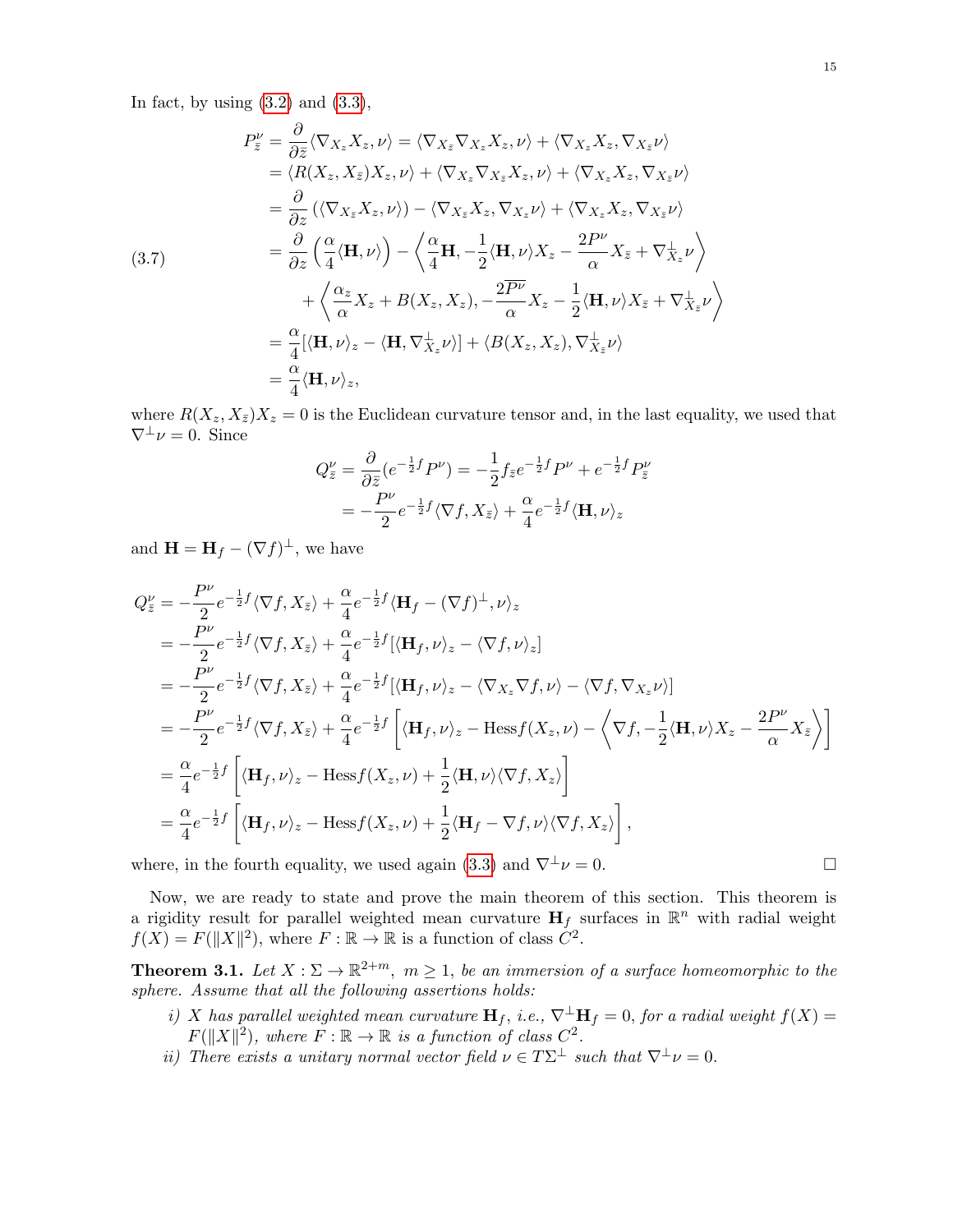<span id="page-15-0"></span>iii) There exist a non-negative locally  $L^p$  function  $\varphi : \Sigma \to \mathbb{R}, p > 2$ , and a locally integrable function  $G : [0, \infty) \to [0, \infty)$  satisfying  $\limsup_{t \to 0} G(t)/t < \infty$ , such that

(3.8) 
$$
\left|F'(\|X\|^2)\langle\mathbf{H}_f,\nu\rangle-2\left[2F''(\|X\|^2)+(F'(\|X\|^2))^2\right]\langle X,\nu\rangle\right|\|X^\top\|\leq\varphi G(\|\Phi^\nu\|).
$$

Then  $X(\Sigma)$  is contained in a round hypersphere of  $\mathbb{R}^{2+m}$ . Moreover, if  $\mathbf{H} \neq 0$  and  $\nu = \mathbf{H}/\|\mathbf{H}\|$ , then  $X(\Sigma)$  is a minimal surface of a round hypersphere of  $\mathbb{R}^{2+m}$ .

Here,  $X^{\top}$  denotes the component of X tangent to  $\Sigma$ ,  $\|\Phi^{\nu}\|$  denotes the matrix norm of  $\Phi^{\nu} =$  $A^{\nu}$  – (trace  $A^{\nu}/2$ )I, where  $A^{\nu}$  is the shape operator of the second fundamental form of X relative to  $\nu$ , trace  $A^{\nu}$  is its trace, and  $I: T\Sigma \to T\Sigma$  is the identity operator.

*Proof.* First, notice that, since  $e_1 = (1/\sqrt{\alpha})X_u$  and  $e_2 = (1/\sqrt{\alpha})X_v$  forms an orthonormal frame for TΣ, denoting by  $h_{ij}^{\nu} = II^{\nu}(e_i, e_j)$ , by using [\(3.4\)](#page-13-2), p. [14,](#page-13-2) we have

$$
\|\Phi^{\nu}\|^{2} = (h_{11}^{\nu} - (\text{trace}II^{\nu}/2))^{2} + (h_{22}^{\nu} - (\text{trace}II^{\nu}/2))^{2} + 2(h_{12}^{\nu})^{2}
$$
  
=  $2\left(\frac{h_{11}^{\nu} - h_{22}^{\nu}}{2}\right)^{2} + 2(h_{12}^{\nu})^{2}$   
=  $\frac{1}{2}\left[(h_{11}^{\nu} - h_{22}^{\nu})^{2} + 4(h_{12}^{\nu})^{2}\right]$   
=  $\frac{1}{2\alpha^{2}}\left[(II^{\nu}(X_{u}, X_{u}) - II^{\nu}(X_{v}, X_{v}))^{2} + 4II^{\nu}(X_{u}, X_{v})^{2}\right]$   
=  $\frac{8}{\alpha^{2}}|P^{\nu}|^{2}.$ 

This gives

$$
|Q^{\nu}| = e^{-\frac{1}{2}F(||X||^2)}|P^{\nu}| = \frac{\alpha}{2\sqrt{2}}e^{-\frac{1}{2}F(||X||^2)}\|\Phi^{\nu}\|.
$$

On the other hand,

$$
\nabla f = 2F'(\|X\|^2)X \text{ and } \frac{\partial^2 f}{\partial x_i \partial x_j} = 4F''(\|X\|^2)x_ix_j + 2F'(\|X\|^2)\delta_{ij},
$$

where  $\delta_{ij} = 1$ , if  $i = j$ , and  $\delta_{ij} = 0$ , if  $i \neq j$ . By using Proposition [3.1,](#page-13-3) p. [14,](#page-13-3) we have

$$
Q_{\bar{z}}^{\nu} = \frac{\alpha}{4} e^{-\frac{1}{2}F(||X||^2)} [-4F''(||X||^2)\langle X, X_z\rangle\langle X, \nu\rangle + (\langle \mathbf{H}_f, \nu\rangle - 2F'(||X||^2)\langle X, \nu\rangle)F'(||X||^2)\langle X, X_z\rangle] = \frac{\alpha}{4} e^{-\frac{1}{2}F(||X||^2)} [F'(||X||^2)\langle \mathbf{H}_f, \nu\rangle - 2(2F''(||X||^2) + (F'(||X||^2))^2)\langle X, \nu\rangle]\langle X, X_z\rangle,
$$

provided  $\nabla^{\perp} \mathbf{H}_f = 0$  and  $\nabla^{\perp} \nu = 0$  imply that  $\langle \mathbf{H}_f , \nu \rangle$  is constant. Since

$$
X = \frac{2}{\alpha} \langle X, X_{\bar{z}} \rangle X_z + \frac{2}{\alpha} \langle X, X_z \rangle X_{\bar{z}} + X^{\perp},
$$

where  $X^{\perp}$  is the part of X normal to  $\Sigma$ , and  $|\langle X, X_z\rangle| = \frac{1}{2}$  $\frac{1}{2}|\langle X, X_u\rangle - i\langle X, X_v\rangle| = |\langle X, X_{\bar{z}}\rangle|,$  we have

(3.9) 
$$
||X^{\top}|| = \frac{2}{\sqrt{\alpha}} \sqrt{|\langle X, X_z \rangle| |\langle X, X_{\overline{z}} \rangle|} = \frac{2}{\sqrt{\alpha}} |\langle X, X_z \rangle|.
$$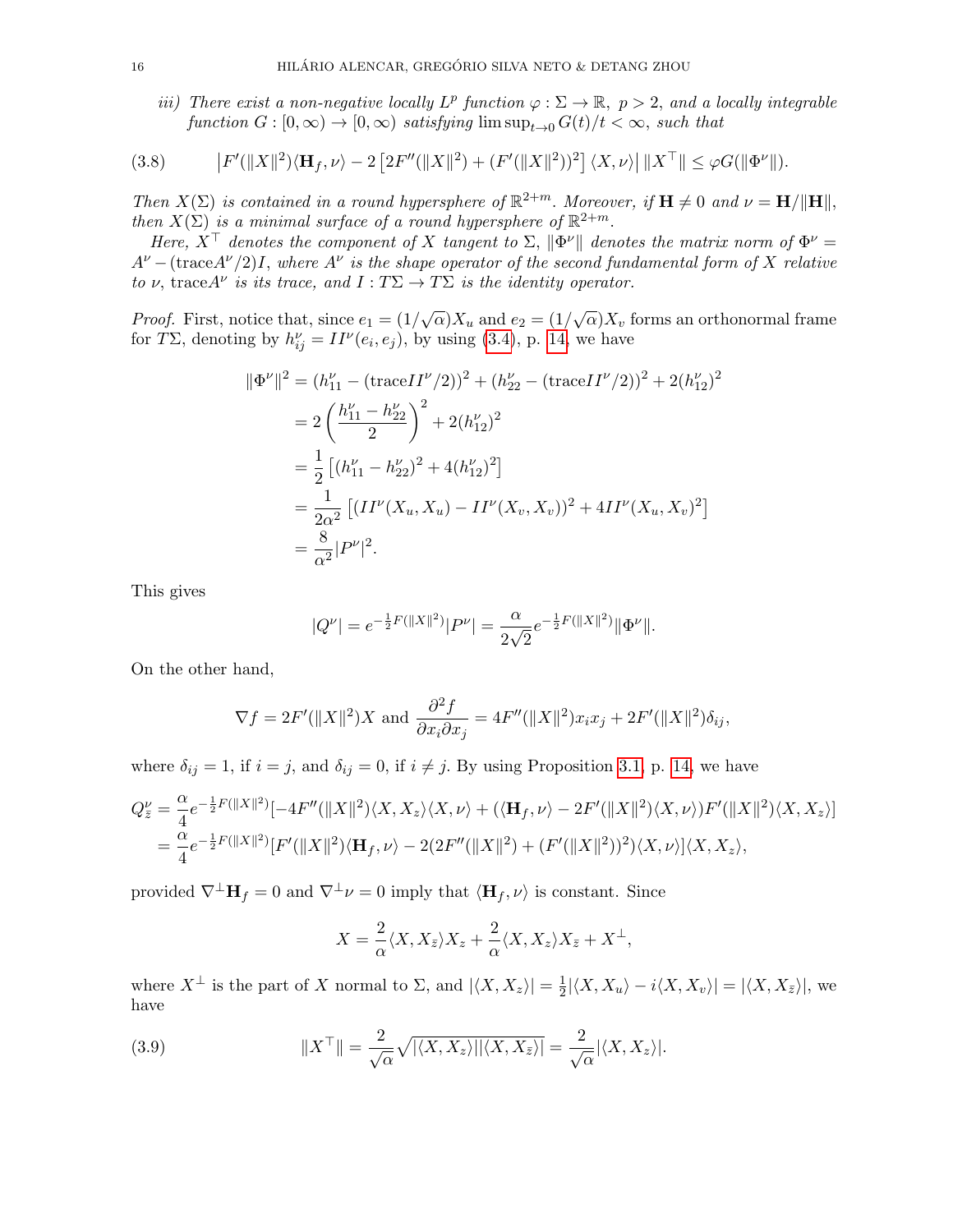Thus, by using hypothesis [\(3.8\)](#page-15-0), we obtain

$$
\begin{split} |Q_{\bar{z}}^{\nu}| &\leq \frac{\alpha}{4}e^{-\frac{1}{2}F(||X||^{2})}\left|F'(\|X\|^{2})\langle\mathbf{H}_{f},\nu\rangle-2\left[2F''(\|X\|^{2})+(F'(\|X\|^{2}))^{2}\right]\langle X,\nu\rangle\right||\langle X,X_{z}\rangle| \\ &\leq \frac{\alpha^{3/2}}{8}e^{-\frac{1}{2}F(||X||^{2})}\left|F'(\|X\|^{2})\langle\mathbf{H}_{f},\nu\rangle-2\left[2F''(\|X\|^{2})+(F'(\|X\|^{2}))^{2}\right]\langle X,\nu\rangle\right|\|X^{\top}\| \\ &\leq \frac{\alpha^{3/2}}{8}e^{-\frac{1}{2}F(\|X\|^{2})}\varphi G(\|\Phi^{\nu}\|) \\ &\leq \frac{\alpha^{3/2}}{8}e^{-\frac{1}{2}F(\|X\|^{2})}\varphi G\left(\frac{2\sqrt{2}}{\alpha}e^{\frac{1}{2}F(\|X\|^{2})}|Q^{\nu}|\right). \end{split}
$$

Define

$$
h(z) = 2\sqrt{2}\alpha^{-1}e^{\frac{1}{2}F(||X||^2)}Q^{\nu} = 2\sqrt{2}\alpha^{-1}P^{\nu}.
$$

We have

$$
\begin{split}\n\left| \frac{\partial h}{\partial \bar{z}} \right| &\leq \left| \frac{\partial}{\partial \bar{z}} \left( 2\sqrt{2}\alpha^{-1} e^{\frac{1}{2}F(||X||^2)} \right) \right| |Q^{\nu}| + 2\sqrt{2}\alpha^{-1} e^{\frac{1}{2}F(||X||^2)} |Q_{\bar{z}}^{\nu}| \\
&\leq \left| \frac{\partial}{\partial \bar{z}} \left( 2\sqrt{2}\alpha^{-1} e^{\frac{1}{2}F(||X||^2)} \right) \right| |Q^{\nu}| + \sqrt{\frac{\alpha}{8}} \varphi G(|h(z)|) \\
&= \frac{\left| -\alpha_{\bar{z}} \alpha^{-2} e^{\frac{1}{2}F(||X||^2)} + \alpha^{-1} \frac{1}{2} F'(||X||^2) (||X||^2)_{\bar{z}} e^{\frac{1}{2}F(||X||^2)} \right|}{\alpha^{-1} e^{\frac{1}{2}F(||X||^2)}} |h(z)| + \sqrt{\frac{\alpha}{8}} \varphi G(|h(z)|) \\
&\leq \left[ |\alpha_{\bar{z}}|\alpha^{-1} + \frac{\sqrt{\alpha}}{2} F'(||X||^2) ||X^{\top}|| + \sqrt{\frac{\alpha}{8}} \varphi \right] \widetilde{G}(|h(z)|),\n\end{split}
$$

where  $\widetilde{G}(t) = \max\{t, G(t)\}\.$  Since

$$
|\alpha_{\bar{z}}|\alpha^{-1}+\frac{\sqrt{\alpha}}{2}F'(\|X\|^2)\|X^\top\|+\sqrt{\frac{\alpha}{8}}\varphi\in L_{loc}^p, \ p>2,
$$

and

$$
\limsup_{t \to 0} \frac{\widetilde{G}(t)}{t} = \max \left\{ 1, \limsup_{t \to 0} \frac{G(t)}{t} \right\} < \infty,
$$

we are under the conditions of Theorem [1.1,](#page-1-2) p. [2.](#page-1-2) Thus either  $h(z)$ , and thus  $P^{\nu}$ , is identically zero in a neighborhood  $V$  of a zero  $z_0$  or this zero is isolated and the index of a direction field determined by  $\text{Im}[P^{\nu}dz^2] = 0$  is  $-k/2$ , hence negative. If, for some coordinate neighborhood V of zero,  $P^{\nu} = 0$ , this holds for the whole  $\Sigma$ . Otherwise, the zeroes on the boundary of V will contradict to Theorem [1.1.](#page-1-2) So if  $P^{\nu}$  is not identically zero, all zeroes, if any, are isolated and have negative indices. This implies that the sum of all indexes of the isolated zeroes are negative (if there are zeroes) or zero (if there are no zeroes). Since  $\Sigma$  has genus zero, by the Poincaré index theorem the sum of the indices of the singularities of any field of directions is 2 (hence positive). This contradiction shows that  $P^{\nu}$  is identically zero. This implies that  $A^{\nu} = \mu I$ , i.e.,  $\nu$  is a umbilical normal direction of X. The result thus comes from Theorem 3.3, p. 472 of [\[8\]](#page-26-14), which states that an immersion  $X : \Sigma \to \mathbb{R}^n$  has a normal vector field  $\nu \neq 0$  which is parallel at the normal bundle and is a umbilical direction if and only if  $X(\Sigma)$  is immersed in a hypersphere of  $\mathbb{R}^n$  whose position vector is parallel to  $\nu$ . The conclusion that  $X(\Sigma)$  is a minimal submanifold of a hypersphere, when  $\nu = \mathbf{H}/\|\mathbf{H}\|$ , comes from the Remark 3.1, p. 476 of [\[8\]](#page-26-14).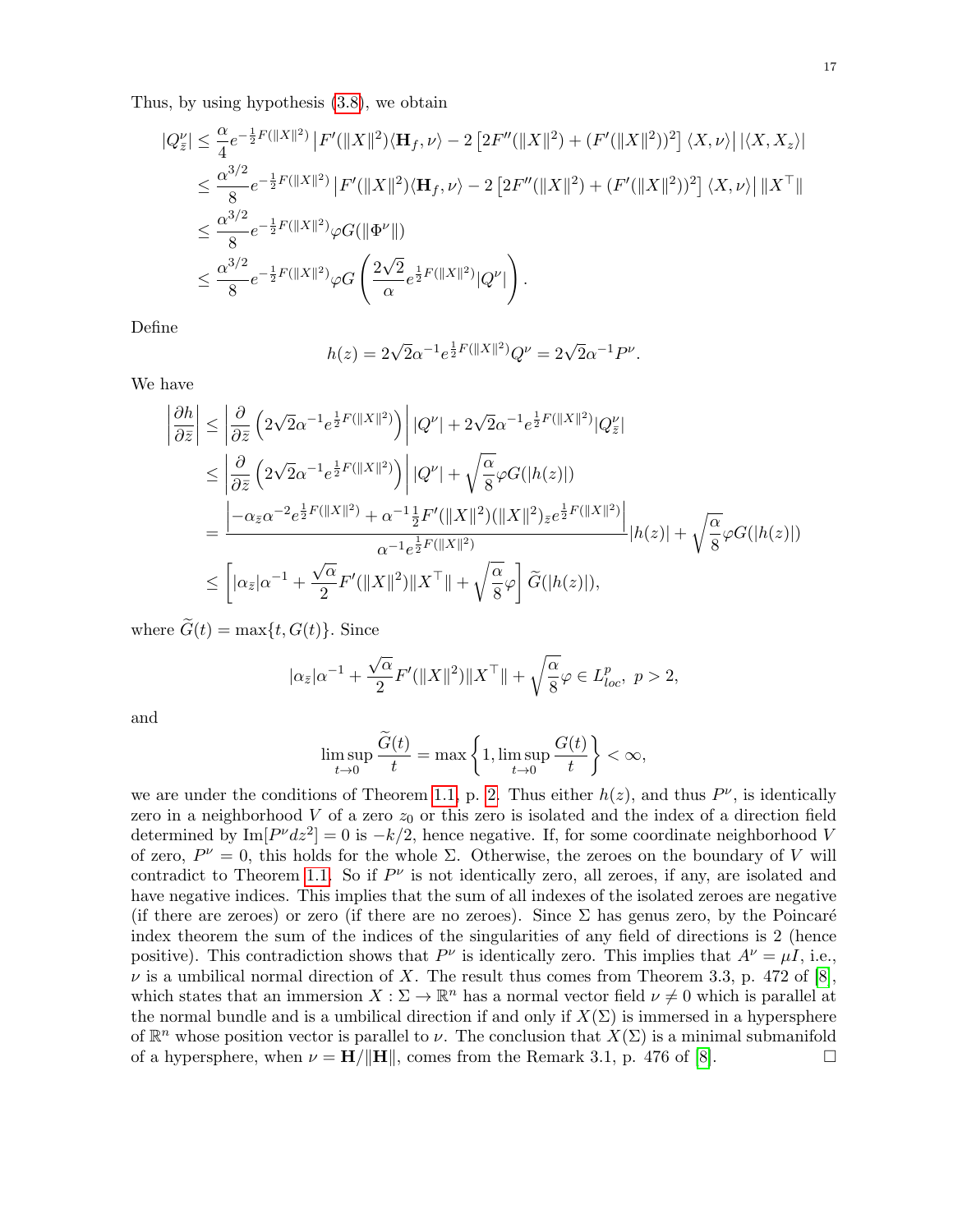In the case when  $\Sigma$  is f-minimal, i.e.,  $\mathbf{H}_f = 0$ , and the weight  $f(X) = F(||X||^2)$  satisfies  $F'(t) \neq 0$  and  $2F''(t) + (F'(t))^2 \neq 0$ , for every  $t \in \mathbb{R}, t \geq 0$ , follows from Theorem [3.1](#page-14-0) the next result.

<span id="page-17-2"></span>**Corollary 3.1.** Let  $X : \Sigma \to \mathbb{R}^{2+m}$ ,  $m \geq 1$ , be an immersion of a surface homeomorphic to the sphere. Assume that all the following assertions holds:

- i) X is f-minimal, i.e.,  $\mathbf{H}_f = 0$ , for a radial weight  $f(X) = F(||X||^2)$ , where  $F : \mathbb{R} \to \mathbb{R}$ is a function of class  $C^2$  such that  $F'(t) \neq 0$  and  $2F''(t) + (F'(t))^2 \neq 0$ , for every  $t \in \mathbb{R}, t \geq 0.$
- ii) There exist a unitary normal vector field  $\nu \in T\Sigma^{\perp}$  such that  $\nabla^{\perp} \nu = 0$ .
- <span id="page-17-1"></span>iii) There exist a non-negative locally  $L^p$  function  $\varphi : \Sigma \to \mathbb{R}, p > 2$ , and a locally integrable function  $G : [0, \infty) \to [0, \infty)$  satisfying  $\limsup_{t \to 0} G(t)/t < \infty$ , such that

(3.10) 
$$
\left( \|X\|^2 - \left(\frac{\|\mathbf{H}\|}{2F'(\|X\|^2)}\right)^2 \right) \left(\frac{|\langle \mathbf{H}, \nu \rangle|}{2F'(\|X\|^2)}\right)^2 \leq \varphi^2 G(\|\Phi^{\nu}\|)^2.
$$

Then  $X(\Sigma)$  is contained in a round hypersphere of  $\mathbb{R}^{2+m}$  of radius R, where R is the solution of the equation

$$
(3.11) \t\t F'(R^2)R^2 = 1,
$$

and centered at the origin. Moreover, if  $\mathbf{H} \neq 0$  and  $\nu = \mathbf{H}/\|\mathbf{H}\|$ , then  $X(\Sigma)$  is a minimal surface of a round hypersphere of  $\mathbb{R}^{2+m}$  with the same properties.

Here  $\|\Phi^{\nu}\|$  is the matrix norm of  $\Phi^{\nu} = A^{\nu} - (\text{trace} A^{\nu}/2)I$ , where  $A^{\nu}$  is the shape operator of the second fundamental form of X relative to  $\nu$ , trace A<sup> $\nu$ </sup> is its trace, and  $I: T\Sigma \to T\Sigma$  is the identity operator.

*Proof.* By taking  $H_f = 0$  in [\(3.8\)](#page-15-0), we obtain

(3.12) 
$$
|\langle X, \nu \rangle| \|X^{\top}\| \leq \frac{\varphi}{2F''(\|X\|^2) + (F'(\|X\|^2))^2} G(\|\Phi^{\nu}\|).
$$

Since, using [\(3.1\)](#page-12-1),

<span id="page-17-0"></span>
$$
0 = \mathbf{H}_f = \mathbf{H} + 2F'(\|X\|^2)X^{\perp},
$$

we have

$$
\langle X, \nu \rangle = -\frac{\langle \mathbf{H}, \nu \rangle}{2F'(\|X\|^2)} \text{ and } \|X^{\top}\|^2 = \|X\|^2 - \|X^{\perp}\|^2 = \|X\|^2 - \left(\frac{\|\mathbf{H}\|}{2F'(\|X\|^2)}\right)^2.
$$

Replacing these expressions in [\(3.12\)](#page-17-0), considering  $\varphi/(2F''(||X||^2) + (F(||X||^2))^2)$  in the place of  $\varphi$ , and squaring the resultant inequality, we obtain that [\(3.8\)](#page-15-0) becomes [\(3.10\)](#page-17-1). The result then follows from Theorem [3.1.](#page-14-0)

In order to determine the radius and the center of the sphere, consider  $\mathbf{H}_{\rm S}$  the mean curvature vector of  $\Sigma$  in  $\mathbb{S}^{1+m}(x_0, R)$ , where  $x_0$  is the center and R is the radius of the sphere, and  $\widetilde{II}$  the second fundamental form of  $\mathbb{S}^{1+m}(x_0, R)$  in  $\mathbb{R}^{2+m}$ . We have

$$
\mathbf{H} = \mathbf{H}_{\mathbb{S}} + \sum_{i=1}^{2} \widetilde{II}(e_i, e_i) \Rightarrow \langle \mathbf{H}, \nu \rangle = \langle \mathbf{H}_{\mathbb{S}}, \nu \rangle + \frac{2}{R}
$$

where  $\{e_1, e_2\}$  is an orthonormal frame of TΣ. Since  $\mathbf{H}_{\mathbb{S}} \in T\mathbb{S}^{1+m}(x_0, R)$ , then  $\langle \mathbf{H}_{\mathbb{S}}, \nu \rangle = 0$ , i.e.,

(3.13) 
$$
\langle \mathbf{H}, \nu \rangle = \frac{2}{R}.
$$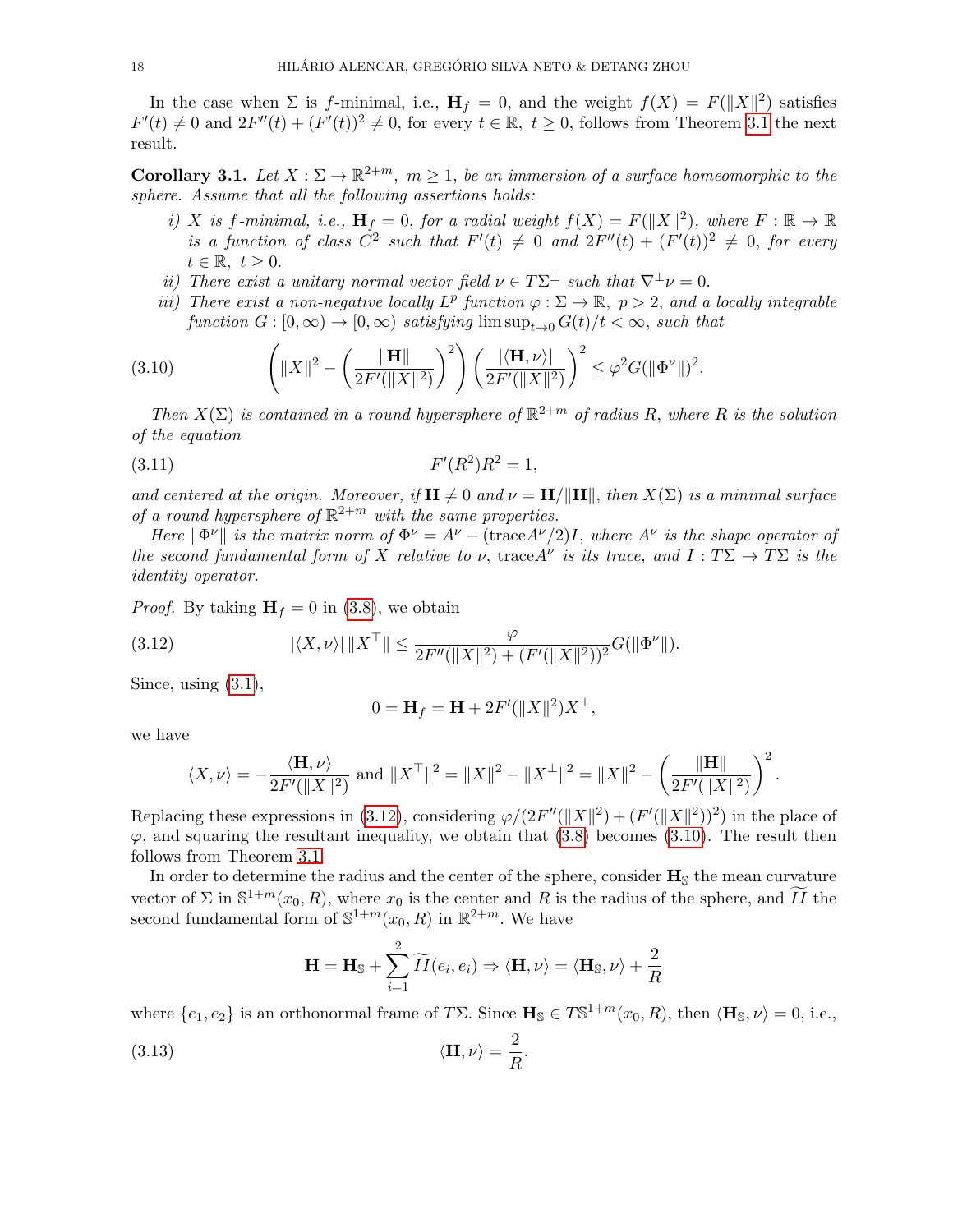By using  $\mathbf{H} = -2F'(\|X\|^2)X^{\perp}$ , we obtain

<span id="page-18-0"></span>
$$
RF'(\|X\|^2)\langle X,\nu\rangle = -1.
$$

Since  $X(\Sigma) \subset \mathbb{S}^{1+m}(x_0, R)$ , we have  $X = x_0 - R\nu$ . This gives

(3.14) 
$$
RF'(\|X\|^2)\langle X, x_0 - X \rangle = -1.
$$

Taking the gradient  $\nabla_{\Sigma}$  of  $\Sigma$  in [\(3.14\)](#page-18-0),

$$
RF''(\|X\|^2)\langle X, x_0 - X \rangle \nabla_\Sigma(\|X\|^2) + F'(\|X\|^2)(\nabla_\Sigma\langle X, x_0 \rangle - \nabla_\Sigma(\|X\|^2)) = 0
$$

i.e.,

(3.15) 
$$
2RF''(\|X\|^2)\langle X, x_0 - X\rangle X^{\top} + F'(\|X\|^2)(x_0^{\top} - 2X^{\top}) = 0.
$$

Since  $X^{\top} = x_0^{\top}$ , by multiplying [\(3.15\)](#page-18-1) by  $F'(\|X\|^2)$  we obtain

<span id="page-18-1"></span>
$$
[2F''(\|X\|^2)(RF'(\|X\|^2)\langle X,x_0-X\rangle)-(F'(\|X\|^2))^2]X^{\top}=0.
$$

By using [\(3.14\)](#page-18-0) again gives

$$
- [2F''(\|X\|^2) + (F'(\|X\|^2))^2] X^{\top} = 0.
$$

The hypothesis  $2F''(\|X\|^2) + (F'(\|X\|^2))^2 \neq 0$  thus implies that  $X^{\top} = 0$ . Since  $\nabla_{\Sigma}(\|X\|^2) =$  $2X^{\top} = 0$ , we have that  $||X||^2$  is constant, i.e., X is immersed in a sphere centered at the origin. On the other hand, calculating the Laplacian  $\Delta_{\Sigma}$  of  $||X||^2$  in  $\Sigma$  gives

$$
0 = \frac{1}{2}\Delta_{\Sigma}||X||^{2} = \langle \mathbf{H}, X \rangle + 2 = -2F'(||X||^{2})||X||^{2} - 2,
$$

i.e.,

$$
F'(\|X\|^2)\|X\|^2 = 1.
$$

 $\Box$ 

Since self-shrinkers are f-minimal surfaces for the weight  $f(X) = \frac{||X||^2}{4}$  $\frac{N||^2}{4}$ , applying Corollary [3.1](#page-17-2) to  $F(t) = t/4$ , we obtain

<span id="page-18-2"></span>**Corollary 3.2.** Let  $X : \Sigma \to \mathbb{R}^{2+m}$ ,  $m \geq 1$ , be an immersed self-shrinker homeomorphic to the sphere. Assume there exist a unitary normal vector field  $\nu \in T\Sigma^{\perp}$  such that  $\nabla^{\perp} \nu = 0$ . If there exist a non-negative locally  $L^p$  function  $\varphi : \Sigma \to \mathbb{R}$ ,  $p > 2$ , and a locally integrable function  $G : [0, \infty) \to [0, \infty)$  satisfying  $\limsup_{t \to 0} G(t)/t < \infty$ , such that

(3.16) 
$$
(\|X\|^2 - 4\|\mathbf{H}\|^2) \, |\langle \mathbf{H}, \nu \rangle|^2 \leq \varphi^2 G(\|\Phi^{\nu}\|)^2,
$$

then  $X(\Sigma)$  is contained in a round hypersphere of  $\mathbb{R}^{2+m}$  of radius 2 and centered at the origin.

Here,  $\|\Phi^{\nu}\|$  is the matrix norm of  $\Phi^{\nu} = A^{\nu} - (\text{trace} A^{\nu}/2)I$ , where  $A^{\nu}$  is the shape operator of the second fundamental form of X relative to  $\nu$ , trace A<sup> $\nu$ </sup> is its trace, and  $I: T\Sigma \to T\Sigma$  is the identity operator.

**Remark 3.1.** In the particular case when  $H \neq 0$  and  $\nu = H/||H||$ , then Corollary [3.2](#page-18-2) is also a consequence of the main theorem of Smoczyk, see [\[27\]](#page-27-11): A closed n-dimensional self-shrinker of  $\mathbb{R}^{n+m}$  is a minimal submanifold of the sphere  $\mathbb{S}^{n+m-1}(\sqrt{2n})$  if and only if  $\mathbf{H}\neq 0$  and  $\nabla^{\perp}\nu=0$ , where  $\nu = \mathbf{H}/\|\mathbf{H}\|.$ 

If we consider the case of codimension one in Corollary [3.2,](#page-18-2) then we obtain Theorem [1.2:](#page-2-1)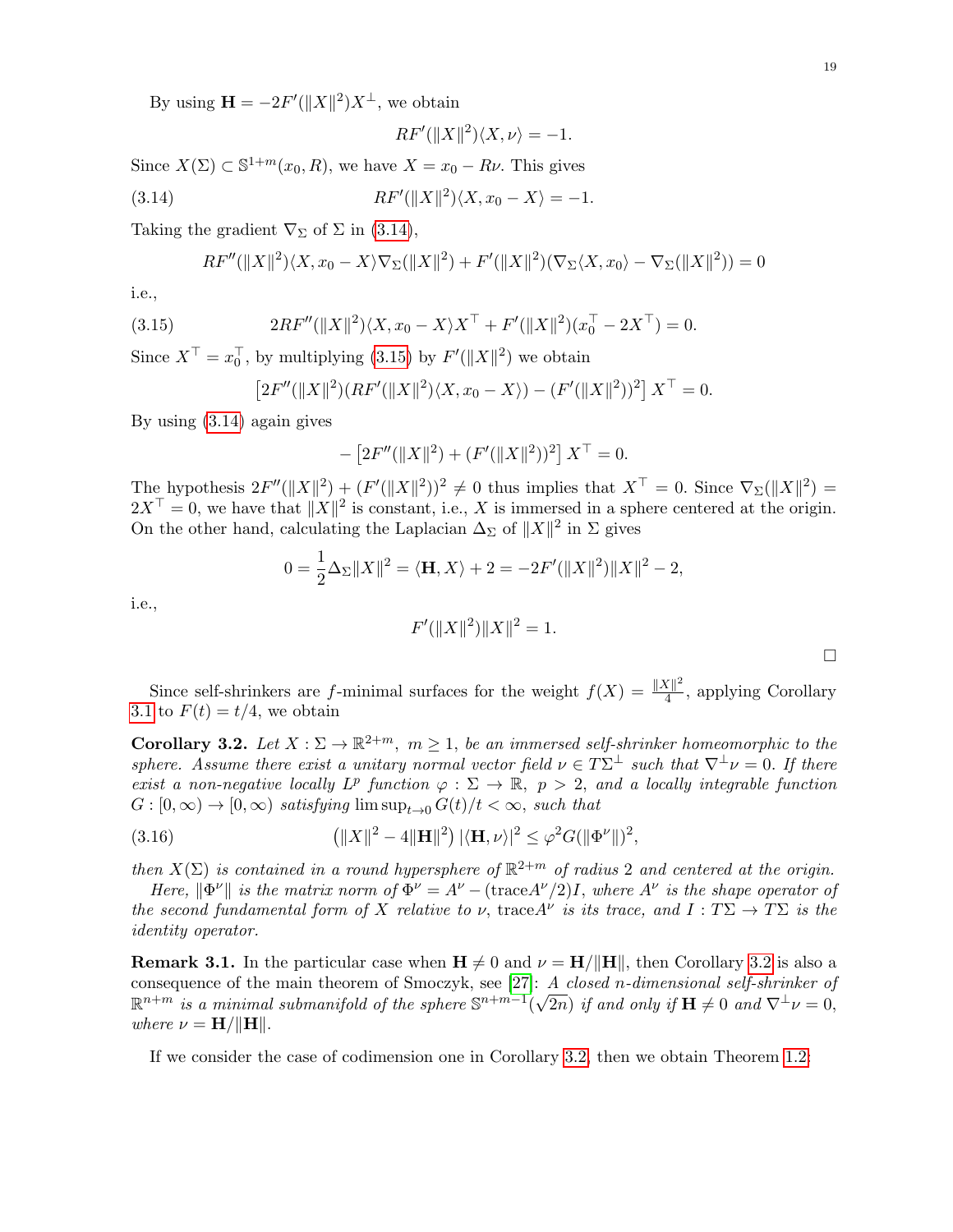**Corollary 3.3** (Theorem [1.2,](#page-2-1) p. [3\)](#page-2-1). Let  $X : \Sigma \to \mathbb{R}^3$  be an immersed self-shrinker homeomorphic to the sphere. If there exist a non-negative locally  $L^p$  function  $\varphi : \Sigma \to \mathbb{R}, p > 2$ , and a locally integrable function  $G : [0, \infty) \to [0, \infty)$  satisfying  $\limsup_{t \to 0} G(t)/t < \infty$ , such that

(3.17) 
$$
(\|X\|^2 - 4H^2)H^2 \le \varphi^2 G(\|\Phi\|)^2,
$$

then  $X(\Sigma)$  is a round sphere of radius 2 and centered at the origin.

Here  $\|\Phi\|$  denotes the matrix norm of  $\Phi = A - (H/2)I$ , where A is the shape operator of the second fundamental form of  $X$ ,  $H$  is its non-normalized mean curvature, and  $I$  is the identity operator of TΣ.

Now, we present a proof of Corollary [1.2,](#page-2-2) p. [3,](#page-2-2) as a consequence of Theorem [1.2,](#page-2-1) p. [3.](#page-2-1)

<span id="page-19-0"></span>**Corollary 3.4** (Corollary [1.2,](#page-2-2) p. [3\)](#page-2-2). Let  $X : \Sigma \to \mathbb{R}^3$  be an immersed self-shrinker homeomorphic to the sphere. If at each umbilical points, the lower order of  $\|\Phi\|^2$  minus the upper order of the function  $(\|X\|^2 - 4H^2)H^2$  is less than 2, then  $X(\Sigma)$  is a round sphere centered at the origin and of radius 2.

*Proof.* Let  $z_0 \in \Sigma$  be a umbilical point,  $a = \zeta_+^{(\|X\|^2 - 4H^2)H^2}(z_0)$  and  $b = \zeta_-^{\|\Phi\|^2}(z_0)$ . By using Definition [1.1,](#page-2-3) p. [3,](#page-2-3) and the hypothesis, we have

$$
\limsup_{z \to z_0} \frac{(\|X\|^2 - 4H^2)H^2}{(\text{dist}(z, z_0))^a} < \infty
$$

and

$$
\limsup_{z \to z_0} \frac{(\text{dist}(z, z_0))^b}{\|\Phi\|^2} = \left( \liminf_{z \to z_0} \frac{\|\Phi\|^2}{(\text{dist}(z, z_0))^b} \right)^{-1} < \infty.
$$

Since

$$
\frac{(\|X\|^2 - 4H^2)H^2}{\|\Phi\|^2} = \frac{(\|X\|^2 - 4H^2)H^2}{(\text{dist}(z, z_0))^a} \cdot \frac{(\text{dist}(z, z_0))^b}{\|\Phi\|^2} \cdot \frac{1}{(\text{dist}(z, z_0))^{b-a}}
$$

then

$$
\frac{(\|X\|^2 - 4H^2)H^2}{\|\Phi\|^2} := \varphi^2, \ \varphi \in L^p_{loc} \Leftrightarrow \frac{1}{(\text{dist}(z, z_0))^{(b-a)/2}} \in L^p_{loc}, \ p > 2.
$$

Note that

$$
\frac{1}{(\text{dist}(z, z_0))^\beta} \in L^1_{loc} \Leftrightarrow \beta < 2.
$$

If  $b > a$ , since  $b - a < 2$ , we can choose  $2 < p < \frac{4}{b-a}$  such that  $(b-a)p < 2$ . If  $b < a$ , then  $(b - a)p < 2$  for every  $p > 0$ . Thus, by using the hypothesis, we have

$$
\frac{(\|X\|^2 - 4H^2)H^2}{\|\Phi\|^2} := \varphi^2, \text{ for } \varphi \in L^p_{loc}.
$$

The result then follows from Theorem [1.2.](#page-2-1)

For surfaces with parallel weighted mean curvature in the Gaussian space, we have

**Corollary 3.5.** Let  $X : \Sigma \to (\mathbb{R}^{2+m}, \langle \cdot, \cdot \rangle, e^{-\|X\|^2/4}), m \geq 1$ , be an immersion of a surface homeomorphic to the sphere into the Gaussian space. Assume that all the following assertions holds:

- i) X has parallel weighted mean curvature  $\mathbf{H}_f$ , i.e.,  $\nabla^{\perp} \mathbf{H}_f = 0$ .
- <span id="page-19-1"></span>ii) There exist a unitary normal vector field  $\nu \in T\Sigma^{\perp}$  such that  $\nabla^{\perp} \nu = 0$ .
- iii) There exist a non-negative locally  $L^p$  function  $\varphi : \Sigma \to \mathbb{R}, p > 2$ , and a locally integrable function  $G : [0, \infty) \to [0, \infty)$  satisfying  $\limsup_{t \to 0} G(t)/t < \infty$ , such that

(3.18) 
$$
(\|X\|^2 - 4\|\mathbf{H}_f - \mathbf{H}\|^2)\langle \mathbf{H}, \nu \rangle^2 \leq \varphi^2 G(\|\Phi^{\nu}\|)^2,
$$

,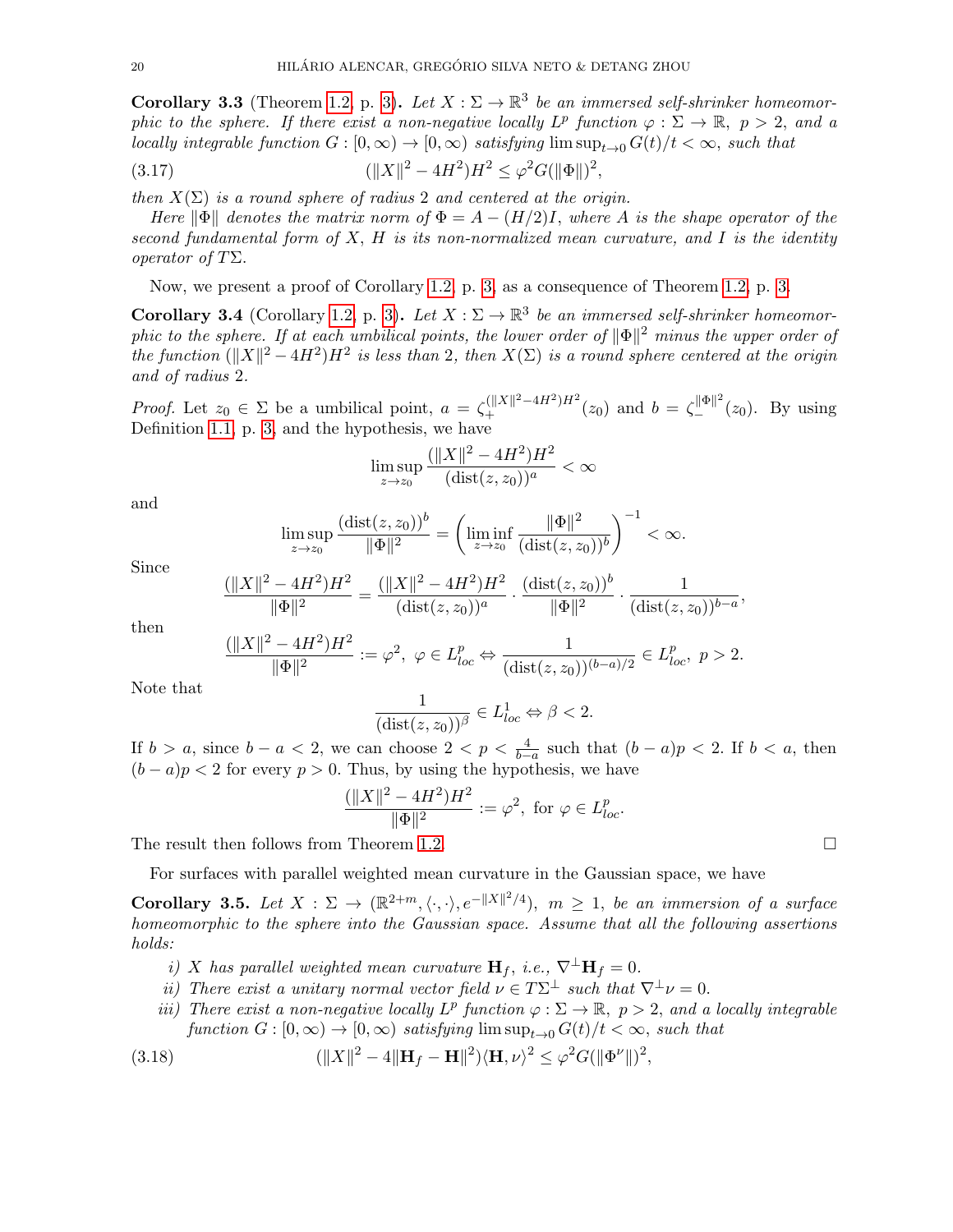Then  $X(\Sigma)$  is contained in a round hypersphere of  $\mathbb{R}^{2+m}$ . Moreover, if  $\mathbf{H} \neq 0$  and  $\nu = \mathbf{H}/\|\mathbf{H}\|$ , then  $X(\Sigma)$  is a minimal surface of a round hypersphere of  $\mathbb{R}^{2+m}$  of radius  $\sqrt{\langle \mathbf{H}_f , \nu \rangle^2 + 4}$  $\langle \mathbf{H}_f , \nu \rangle$ .

Here,  $\|\Phi^{\nu}\|$  is the matrix norm of  $\Phi^{\nu} = A^{\nu} - (\text{trace} A^{\nu}/2)I$ , where  $A^{\nu}$  is the shape operator of the second fundamental form of X relative to  $\nu$ , trace A<sup> $\nu$ </sup> is its trace, and  $I: T\Sigma \to T\Sigma$  is the identity operator.

*Proof.* By taking  $F(t) = t/4$  in [\(3.8\)](#page-15-0), we obtain

$$
\frac{1}{4} \left| \langle \mathbf{H}_f, \nu \rangle - \frac{1}{2} \langle X, \nu \rangle \right| ||X^{\top}|| \leq \varphi G(||\Phi^{\nu}||),
$$

i.e.,

$$
\frac{1}{4} \left| \langle \mathbf{H}, \nu \rangle \right| \| \boldsymbol{X}^\top \| \leq \varphi \boldsymbol{G}(\| \Phi^\nu \|).
$$

Since

$$
||X^{\top}|| = ||X||^2 - ||X^{\perp}||^2 = ||X||^2 - 4||\mathbf{H}_f - \mathbf{H}||,
$$

then [\(3.18\)](#page-19-1) becomes [\(3.8\)](#page-15-0) and the result comes from Theorem [3.1.](#page-14-0)

In order to determine the radius of the sphere, consider  $H_s$  the mean curvature vector of  $\Sigma$ in  $\mathbb{S}^{1+m}(x_0, R)$ , where  $x_0$  is the center and R is the radius of the sphere, and  $\widetilde{II}$  the second fundamental form of  $\mathbb{S}^{1+m}(x_0, R)$  in  $\mathbb{R}^{2+m}$ . We have

<span id="page-20-0"></span>
$$
\mathbf{H} = \mathbf{H}_{\mathbb{S}} + \sum_{i=1}^{2} \widetilde{II}(e_i, e_i) \Rightarrow \langle \mathbf{H}, \nu \rangle = \langle \mathbf{H}_{\mathbb{S}}, \nu \rangle + \frac{2}{R}
$$

where  $\{e_1, e_2\}$  is an orthonormal frame of TΣ. Since  $\mathbf{H}_{\mathbb{S}} \in T\mathbb{S}^{1+m}(x_0, R)$ , then  $\langle \mathbf{H}_{\mathbb{S}}, \nu \rangle = 0$ , i.e.,

<span id="page-20-1"></span>.

(3.19) 
$$
\langle \mathbf{H}, \nu \rangle = \frac{2}{R}
$$

Since  $\mathbf{H} = \mathbf{H}_f - \frac{1}{2}X^{\perp}$ , we have

(3.20) 
$$
\langle X, \nu \rangle = -2 \langle \mathbf{H}_f, \nu \rangle - 2 \langle \mathbf{H}, \nu \rangle = -2 \langle \mathbf{H}_f, \nu \rangle - \frac{4}{R}.
$$

On the other hand,  $X(\Sigma) \subset \mathbb{S}^{1+m}(x_0, R)$  implies  $X = x_0 - R\nu$ . This gives  $\langle X, \nu \rangle = \langle x_0, \nu \rangle - R$ , i.e.,

(3.21) 
$$
\langle x_0, \nu \rangle = R - 2 \left( \langle \mathbf{H}_f, \nu \rangle - \frac{2}{R} \right).
$$

Taking the gradient in [\(3.20\)](#page-20-0) an using that  $\langle \mathbf{H}_f , \nu \rangle$  is constant, we obtain

<span id="page-20-2"></span>
$$
0 = \nabla \langle X, \nu \rangle = \nabla \langle X, x_0 \rangle - \nabla (\|X\|^2) = x_0^\top - 2X^\top = -X^\top.
$$

Since  $\nabla(\|X\|^2) = 2X^\top = 0$ , we deduce that  $\|X\|^2$  is constant. Taking the Laplacian

(3.22) 
$$
0 = \frac{1}{2}\Delta ||X||^2 = \langle \mathbf{H}, X \rangle + 2
$$

and using [\(3.19\)](#page-20-1), we have

$$
\langle x_0, \mathbf{H} \rangle = \langle X + R\nu, \mathbf{H} \rangle = \langle X, \mathbf{H} \rangle + R\langle \nu, \mathbf{H} \rangle = -2 + R \cdot \frac{2}{R} = 0.
$$

If  $\nu = \frac{H}{\mathbb{I} \mathbf{H}}$  $\frac{\mathbf{H}}{\|\mathbf{H}\|}$ , then [\(3.21\)](#page-20-2) becomes

$$
0 = R - 2\left(\langle \mathbf{H}_f, \nu \rangle - \frac{2}{R}\right),\,
$$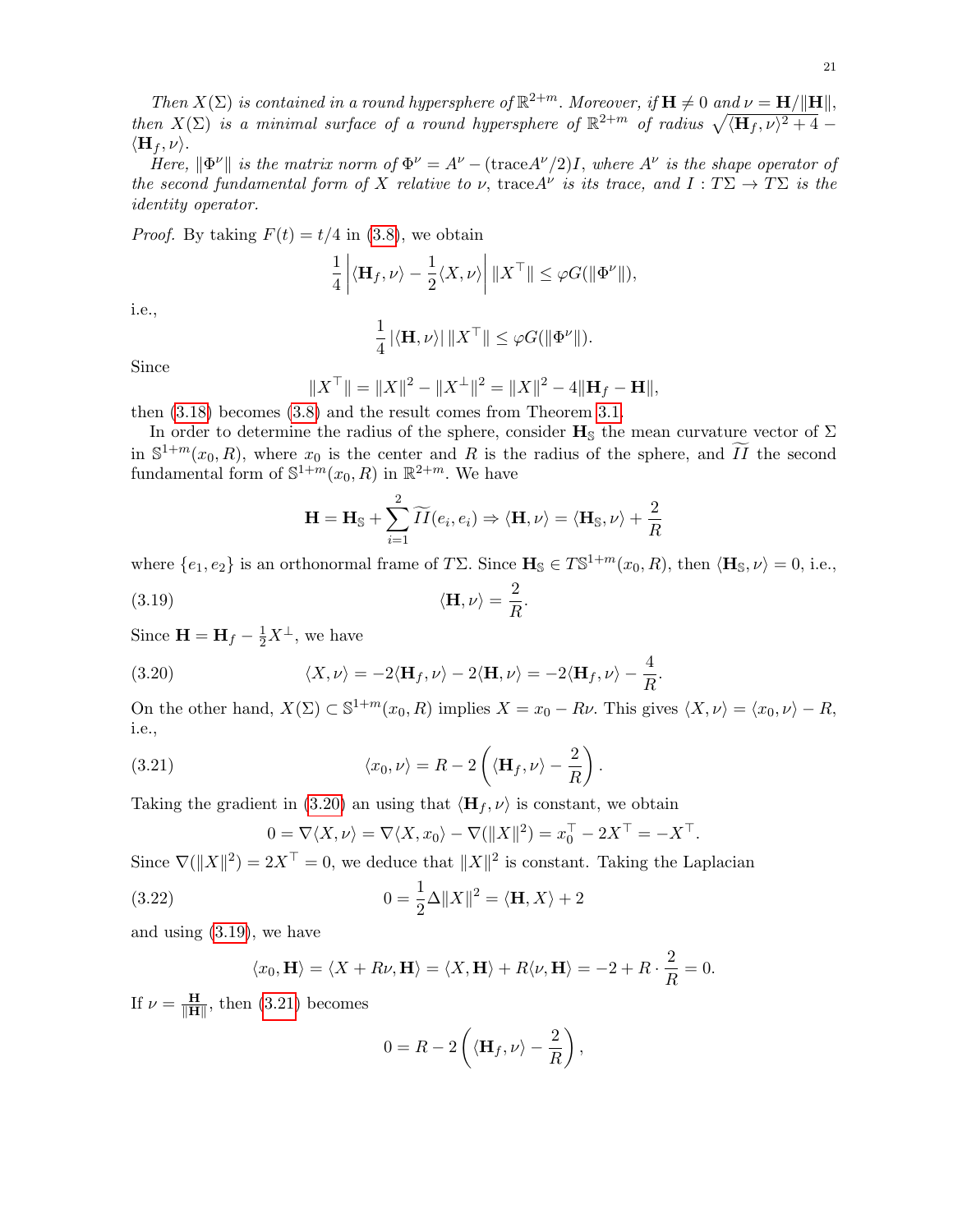which gives

$$
R = \sqrt{\langle \mathbf{H}_f, \nu \rangle^2 + 4} - \langle \mathbf{H}_f, \nu \rangle.
$$

In particular, for  $\lambda$ -surfaces, we obtain

**Corollary 3.6.** Let  $X : \Sigma \to \mathbb{R}^3$  be a immersed  $\lambda$ -surface homeomorphic to the sphere. If there exist a non-negative locally  $L^p$  function  $\varphi : \Sigma \to \mathbb{R}$ ,  $p > 2$ , and a locally integrable function  $G : [0, \infty) \to [0, \infty)$  satisfying  $\limsup_{t \to 0} G(t)/t < \infty$ , such that

(3.23) 
$$
(\|X\|^2 - 4(\lambda - H)^2) H^2 \le \varphi^2 G(\|\Phi\|)^2,
$$

then  $X(\Sigma)$  is a round sphere of radius  $\sqrt{\lambda^2+4} - \lambda$  and center at the origin.

Here  $\|\Phi\|$  denotes the matrix norm of  $\Phi = A - (H/2)I$ , where A is the shape operator of the second fundamental form of  $X$ ,  $H$  is its non-normalized mean curvature, and  $I$  is the identity *operator of T*Σ.

#### <span id="page-21-0"></span>4. Umbilical points in rotational Self-shrinkers and the Drugan's example

Our goal in this section is to show that the hypothesis [\(1.3\)](#page-2-0) of Theorem [1.2](#page-2-1) is necessary and cannot be removed. For that, we will study what happens in a neighborhood of certain umbilical point of a rotational self-shrinker, particularly the example given by Drugan in [\[14\]](#page-26-1). If a smooth surface of revolution intersects the axis of rotation (perpendicularly), then the point in this intersection is an umbilical point. We remark that, since Drugan's example is homeomorphic to the sphere, it has two of these umbilical points. In this section we show that, if  $\Sigma$  is a rotational self-shrinker which is not a plane nor a sphere, then

$$
\frac{\sqrt{(\|X\|^2 - 4H^2)H^2}}{\|\Phi\|} \notin L_{loc}^p, \ \forall p > 2,
$$

in a neighborhood of the umbilical point which intersects the rotation axis. By using this result, we can conclude that Drugan's self-shrinker is an example of self-shrinker homeomorphic to the sphere which does not satisfy the hypothesis [\(1.3\)](#page-2-0) of Theorem [1.2,](#page-2-1) proving that this hypothesis is necessary.

Let  $\Sigma$  be a smooth rotational self-shrinker. If the profile curve is written as a graph  $(x, \gamma(x))$ , the self-shrinker equation becomes

(4.1) 
$$
\frac{\gamma''(x)}{1+(\gamma'(x))^2} = \left(\frac{x}{2} - \frac{1}{x}\right)\gamma'(x) - \frac{1}{2}\gamma(x).
$$

Since the principal curvatures of a rotational surface with profile curve  $(x(t), y(t))$  are given by

<span id="page-21-1"></span>
$$
k_1 = \frac{-y'(t)}{x(t)\sqrt{(x'(t))^2 + (y'(x))^2}}, \ k_2 = \frac{x''(t)y'(t) - x'(t)y''(t)}{((x'(t))^2 + (y'(t))^2)^{3/2}},
$$

we have

$$
k_1 = \frac{-\gamma'(x)}{x\sqrt{1+(\gamma'(x))^2}}
$$
 and  $k_2 = \frac{-\gamma''(x)}{(1+(\gamma'(x))^2)^{3/2}}$ .

This implies that, if the profile curve is a graph  $(x, \gamma(x))$ , a point of the rotational surface is umbilical if and only if  $k_1 = k_2$ , i.e.,

$$
\frac{\gamma'(x)}{x} = \frac{\gamma''(x)}{1 + (\gamma'(x))^2}.
$$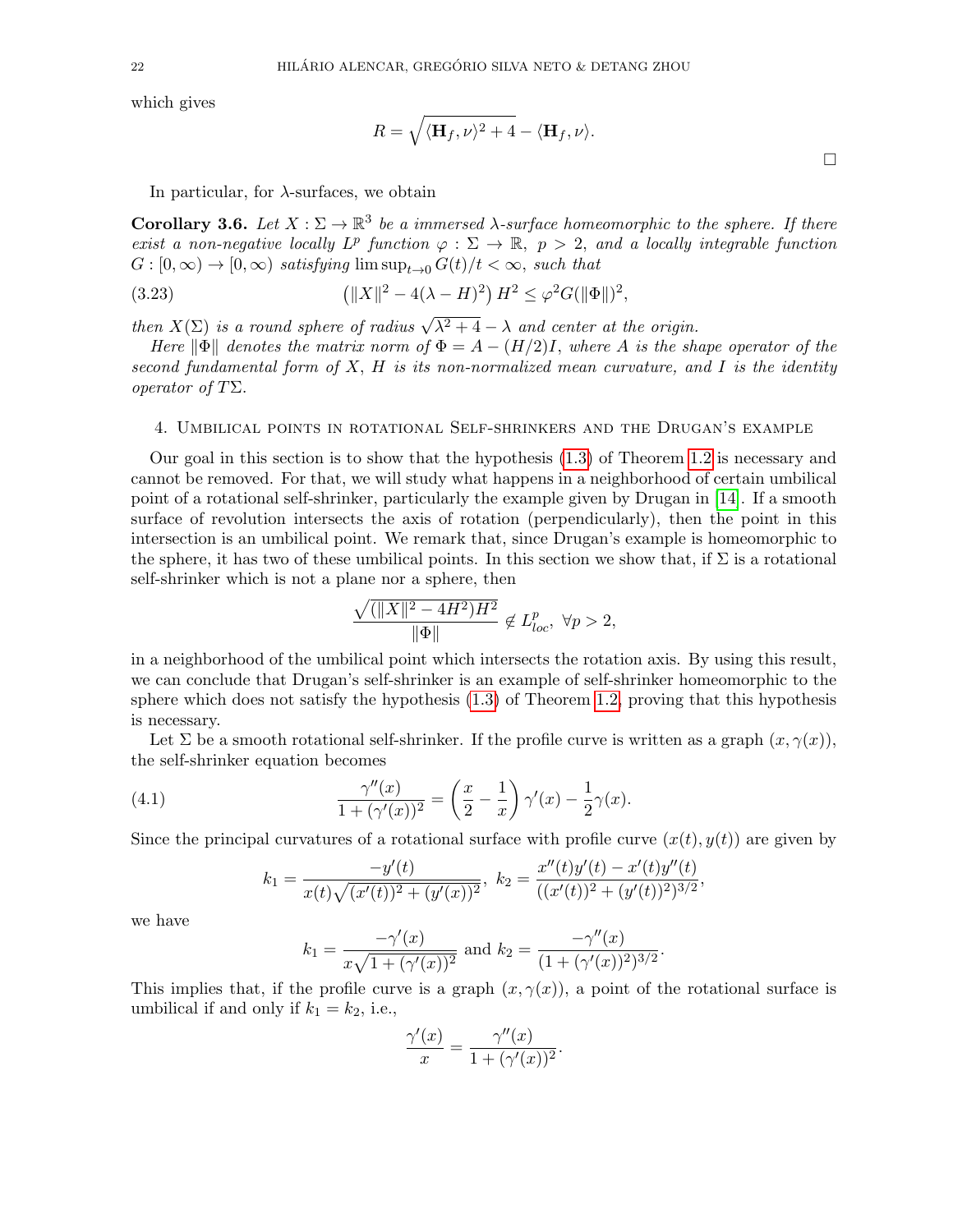

Figure 4. Draft of the profile curve of the Drugan's example. The surface is obtained by rotating the profile curve around the vertical axis. The intersection of the profile curve with the rotation axis gives two isolated umbilical points which do not satisfy the hypothesis [\(1.3\)](#page-2-0) of Theorem [1.2](#page-2-1)

Thus, a point  $(x, \gamma(x))$  of a profile curve of a self-shrinker gives an umbilic point if and only if

<span id="page-22-0"></span>
$$
\frac{\gamma'(x)}{x} = \left(\frac{x}{2} - \frac{1}{x}\right)\gamma'(x) - \frac{1}{2}\gamma(x),
$$

or, equivalently,

(4.2) 
$$
x\gamma(x) = (x^2 - 4)\gamma'(x).
$$

Define the function

(4.3) 
$$
F(x) = x\gamma(x) - (x^2 - 4)\gamma'(x).
$$

A point  $(x, \gamma(x))$  of a profile curve of a self-shrinker gives an umbilic point if and only if  $F(x) = 0$ . Moreover,

<span id="page-22-2"></span>(4.4)  
\n
$$
\|\Phi\| = \frac{1}{\sqrt{2}} |k_1 - k_2| = \frac{1}{\sqrt{2}\sqrt{1 + (\gamma'(x))^2}} \left| -\frac{\gamma'(x)}{x} + \frac{\gamma''(x)}{1 + (\gamma'(x))^2} \right|
$$
\n
$$
= \frac{1}{\sqrt{2}\sqrt{1 + (\gamma'(x))^2}} \left| -\frac{\gamma'(x)}{x} + \left(\frac{x}{2} - \frac{1}{x}\right) \gamma'(x) - \frac{\gamma(x)}{2} \right|
$$
\n
$$
= \frac{1}{\sqrt{2}\sqrt{1 + (\gamma'(x))^2}} \left| \left(\frac{x}{2} - \frac{2}{x}\right) \gamma'(x) - \frac{\gamma(x)}{2} \right|
$$
\n
$$
= \frac{|(x^2 - 4)\gamma'(x) - x\gamma(x)|}{2\sqrt{2}x\sqrt{1 + (\gamma'(x))^2}}.
$$

On the other hand,

<span id="page-22-1"></span>(4.5) 
$$
-2H = \langle X, N \rangle = \frac{(x, \gamma(x)) \cdot (\gamma'(x), -1)}{\sqrt{1 + (\gamma'(x))^2}} = \frac{x\gamma'(x) - \gamma(x)}{\sqrt{1 + (\gamma'(x))^2}}
$$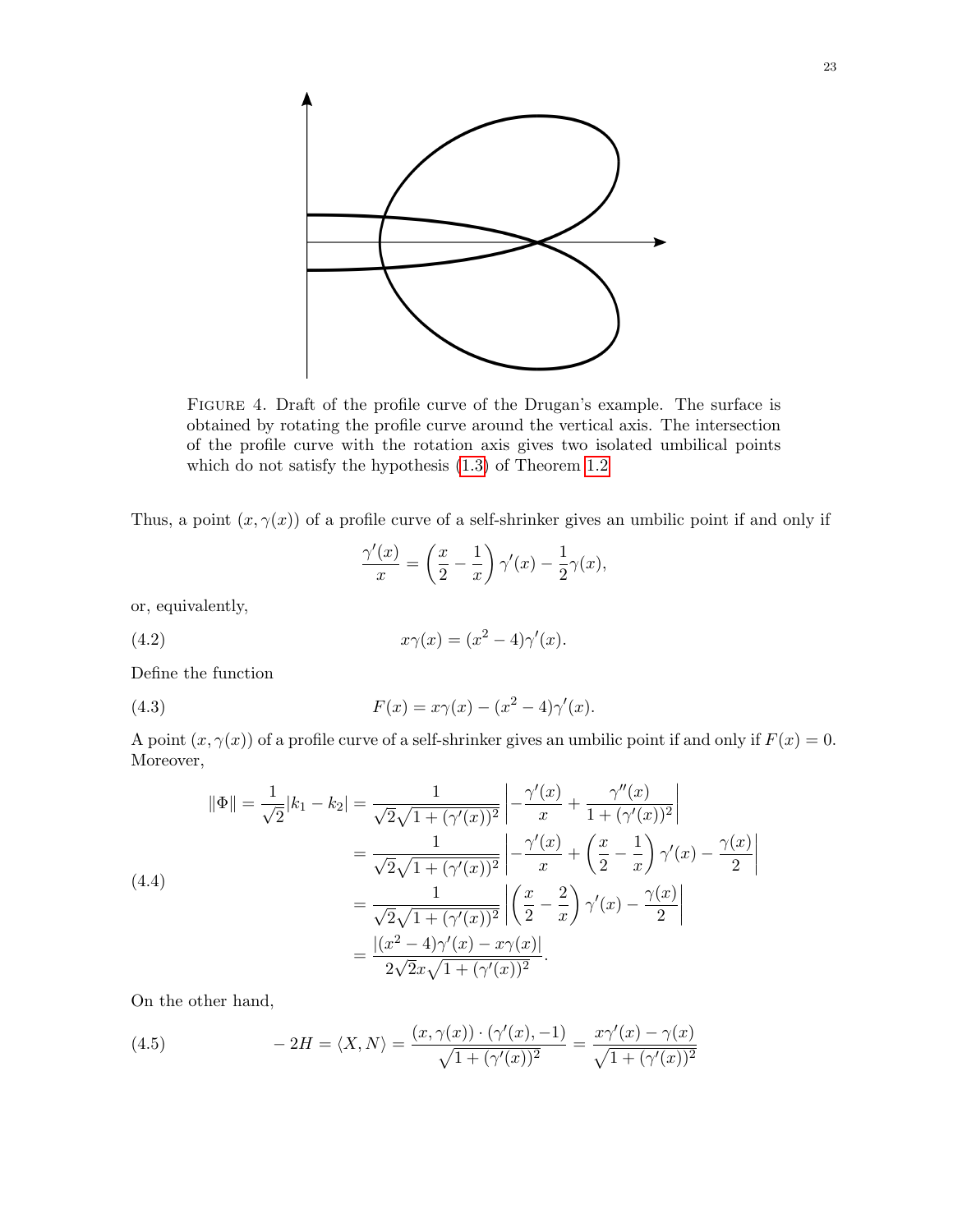and

<span id="page-23-0"></span>(4.6) 
$$
||X||^2 - 4H^2 = ||X||^2 - \langle X, N \rangle^2 = \frac{(x + \gamma(x)\gamma'(x))^2}{1 + (\gamma'(x))^2},
$$

which implies

(4.7) 
$$
\frac{\sqrt{(\|X\|^2 - 4H^2)H^2}}{\|\Phi\|} = \frac{\sqrt{2}x|x + \gamma(x)\gamma'(x)||\gamma(x) - x\gamma'(x)|}{\sqrt{1 + (\gamma'(x))^2|(x^2 - 4)\gamma'(x) - x\gamma(x)|}}
$$

For our purposes we will need the Taylor expansion of  $\gamma$  and F near zero.

<span id="page-23-1"></span>**Lemma 4.1.** Let  $\gamma(x)$  be the solution of [\(4.1\)](#page-21-1) with the initial conditions  $\gamma(0) = b$  and  $\gamma'(0) = 0$ . Then, near  $x = 0$ , we have

.

(4.8) 
$$
\gamma(x) = b - \frac{b}{8}x^2 - \frac{b}{256}\left(3 + \frac{b^2}{4}\right)x^4 + O(x^5)
$$

and

(4.9) 
$$
F(x) = -\frac{b}{16} \left( 1 + \frac{b^2}{4} \right) x^3 + O(x^4),
$$

where  $F(x) = x\gamma(x) - (x^2 - 4)\gamma'(x)$ , see [\(4.3\)](#page-22-0).

Proof. Let

$$
\gamma(x) = a_0 + a_1x + a_2x^2 + a_3x^3 + a_4x^4 + O(x^5).
$$

We have

$$
\gamma'(x) = a_1 + 2a_2x + 3a_3x^2 + 4a_4x^3 + O(x^4)
$$

and

$$
\gamma''(x) = 2a_2 + 6a_3x + 12a_4x^2 + O(x^3).
$$

Since  $\gamma(0) = b$ ,  $\gamma'(0) = 0$  and  $\gamma''(0) = -b/4$ , we obtain  $a_0 = b$ ,  $a_1 = 0$ , and  $a_2 = -b/8$ , which implies

$$
\gamma(x) = b - \frac{b}{8}x^2 + a_3x^3 + a_4x^4 + O(x^5).
$$

In order to calculate  $a_3$  and  $a_4$  we will use Equation [\(4.1\)](#page-21-1). Notice that

$$
\left(\frac{x}{2} - \frac{1}{x}\right)\gamma'(x) = \left(\frac{x}{2} - \frac{1}{x}\right)\left(-\frac{b}{4}x + 3a_3x^2 + 4a_4x^3 + O(x^4)\right)
$$

$$
= \frac{b}{4} - 3a_3x - \left(\frac{b}{8} + 4a_4\right)x^2 + O(x^3)
$$

implies

$$
\left(\frac{x}{2} - \frac{1}{x}\right)\gamma'(x) - \frac{1}{2}\gamma(x) = \frac{b}{4} - 3a_3x - \left(\frac{b}{8} + 4a_4\right)x^2 + O(x^3) - \frac{b}{2} - \frac{b}{16}x^2 + O(x^3)
$$

$$
= -\frac{b}{4} - 3a_3x - \left(\frac{3b}{16} + 4a_4\right)x^2 + O(x^3).
$$

Since

$$
1 + (\gamma'(x))^2 = 1 + x^2 \left( -\frac{b}{4} + 3a_3x + 4a_4x^2 + O(x^3) \right)^2
$$

$$
= 1 + \frac{b^2}{16}x^2 + O(x^3),
$$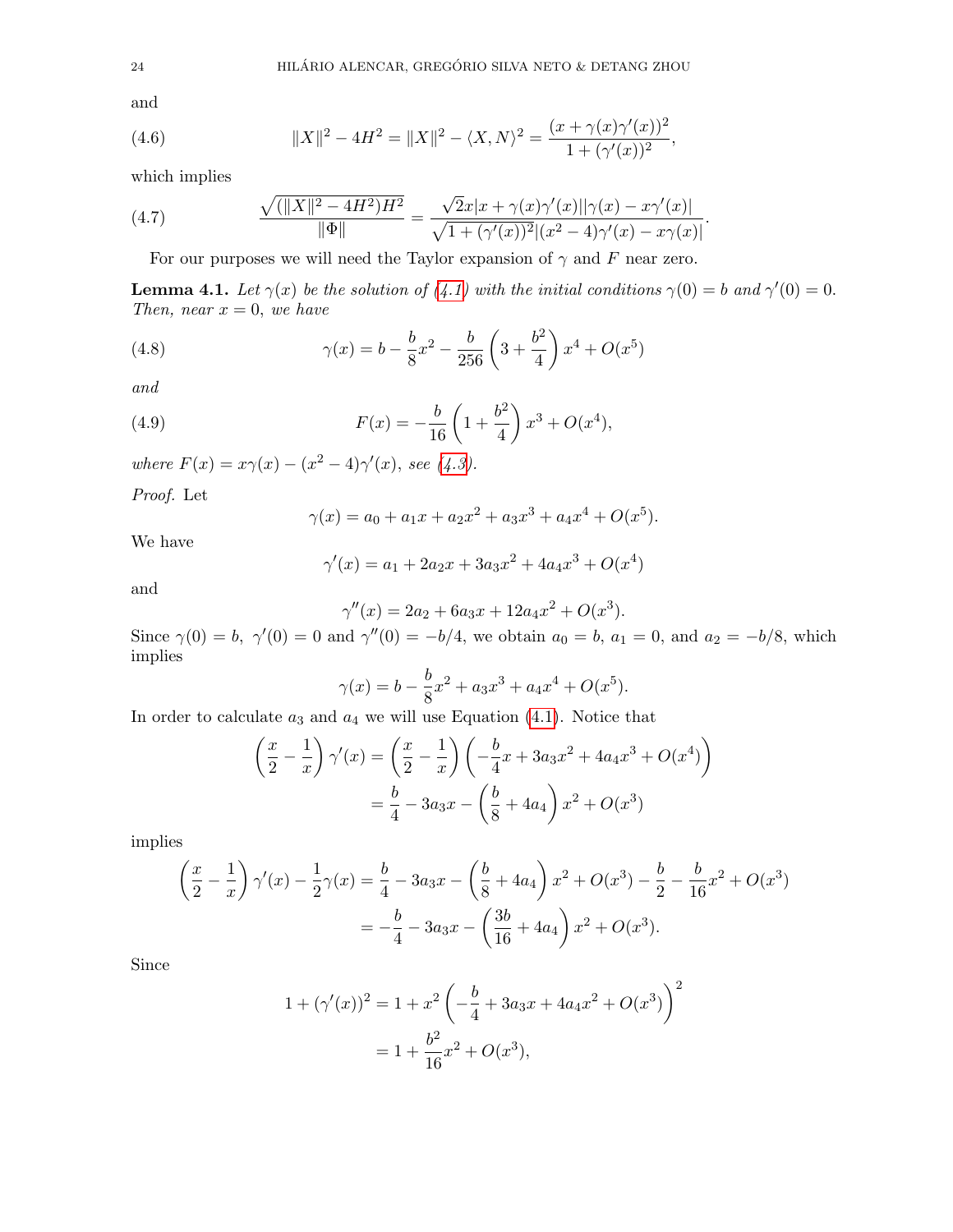$\Box$ 

we have

$$
(1 + (\gamma'(x))^2) \left[ \left( \frac{x}{2} - \frac{1}{x} \right) \gamma'(x) - \frac{1}{2} \gamma(x) \right]
$$
  
=  $\left( 1 + \frac{b^2}{16} x^2 + O(x^3) \right) \left( -\frac{b}{4} - 3a_3 x - \left( \frac{3b}{16} + 4a_4 \right) x^2 + O(x^3) \right)$   
=  $-\frac{b}{4} - 3a_3 x - \left( \frac{3b}{16} + \frac{b^3}{64} + 4a_4 \right) x^2 + O(x^3).$ 

By using [\(4.1\)](#page-21-1), p. [22,](#page-21-1)

$$
-\frac{b}{4} + 6a_3x + 12a_4x^2 + O(x^3) = -\frac{b}{4} - 3a_3x - \left(\frac{3b}{16} + \frac{b^3}{64} + 4a_4\right)x^2 + O(x^3),
$$

which implies

$$
a_3 = 0
$$
 and  $a_4 = -\frac{b}{256} \left(3 + \frac{b^2}{4}\right)$ .

Thus, the Taylor expansion of  $\gamma$  near zero is

$$
\gamma(x) = b - \frac{b}{4}x^2 - \frac{b}{256} \left(3 + \frac{b^2}{4}\right)x^4 + O(x^5).
$$

Therefore

$$
F(x) = x\gamma(x) - (x^2 - 4)\gamma'(x)
$$
  
=  $x\left(b - \frac{b}{8}x^2 - \frac{b}{256}\left(3 + \frac{b^2}{4}\right)x^4 + O(x^5)\right)$   
 $- (x^2 - 4)\left(-\frac{b}{4}x - \frac{b}{64}\left(3 + \frac{b^2}{4}\right)x^3 + O(x^4)\right)$   
=  $-\frac{b}{16}\left(1 + \frac{b^2}{4}\right)x^3 + O(x^4).$ 

Now we present the first main result of this section.

**Proposition 4.1.** Let  $\Sigma$  be a rotational self-shrinker which is not a plane or a sphere. If  $z_0 \in \Sigma$ is a umbilical point, then

i)  $H(z_0) \neq 0$ . ii)  $||X(z_0)|| = 2|H(z_0)|$  if and only if p is in the rotation axis. Moreover, in this case  $\sqrt{(\|X\|^2 - 4H^2)H^2}$  $\frac{\mathcal{E} - 4H^2}{\|\Phi\|} \notin L_{loc}^p, \quad \forall p > 2.$ 

*Proof.* The proof will be based on the fact that any smooth curve in  $\mathbb{R}^2$  is a union of graphs  $y = \gamma(x)$  defined on intervals of the form  $(-\infty, c_1]$ ,  $[c_1, c_2]$  or  $[c_2, \infty)$ , where  $\gamma$  has a vertical tangent line in  $c_1$  and  $c_2$ , and vertical line segments.

Let  $(a, \gamma(a))$ ,  $a > 0$ , be the point in the profile curve correspondent to  $z_0$ . Since  $z_0$  is umbilic, we have

<span id="page-24-0"></span>
$$
(4.10) \qquad (a^2 - 4)\gamma'(a) = a\gamma(a).
$$

Thus, if  $a \neq 2$ , then

<span id="page-24-1"></span>(4.11) 
$$
\gamma'(a) = \frac{a\gamma(a)}{a^2 - 4}.
$$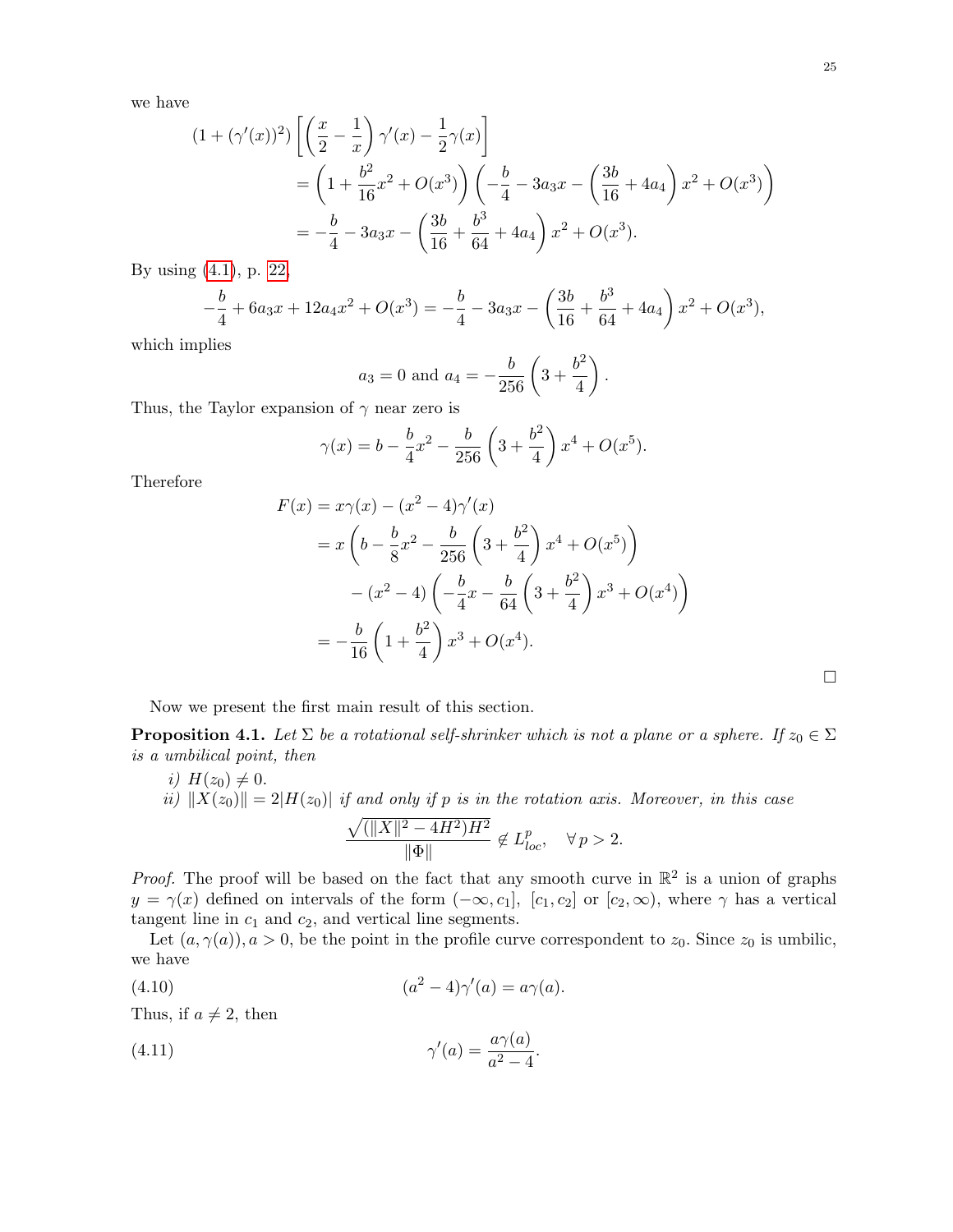i) If,  $a \neq 2$ , then using [\(4.5\)](#page-22-1), p. [23,](#page-22-1) we have

$$
|H(z_0)| = 0 \Leftrightarrow |\gamma(a) - a\gamma'(a)| = \left|\gamma(a) - \frac{a^2\gamma(a)}{a^2 - 4}\right| = \frac{4|\gamma(a)|}{|a^2 - 4|} = 0 \Leftrightarrow \gamma(a) = 0.
$$

This implies that  $\gamma'(a) = 0$  and thus  $\gamma(x) = 0$  for every x in a neighborhood of a, by the uniqueness theorem for ordinary differential equations, i.e.,  $\Sigma$  is (a piece of) a plane. If  $a = 2$ , then, by [\(4.10\)](#page-24-0), we have  $\gamma(2) = 0$ . By using [\(4.5\)](#page-22-1), we have

$$
|H(z_0)| = \frac{|\gamma'(2)|}{\sqrt{1 + (\gamma'(2))^2}} = 0 \Leftrightarrow \gamma'(2) = 0.
$$

But  $\gamma(2) = \gamma'(2) = 0$  gives again that  $\gamma(x) = 0$ , i.e.,  $\Sigma$  is (a piece of) a plane. Therefore, if  $\Sigma$  is not (a piece of) a plane, we have that  $H(z_0) \neq 0$ .

ii) If  $a \neq 2$ , then using [\(4.6\)](#page-23-0), p. [24,](#page-23-0) we have

$$
||X(z_0)|| = 2|H(z_0)| \Leftrightarrow |a + \gamma(a)\gamma'(a)| = 0
$$

$$
\Leftrightarrow \left| a + \frac{a(\gamma(a))^2}{a^2 - 4} \right| = a \left| 1 + \frac{(\gamma(a))^2}{a^2 - 4} \right| = 0
$$

$$
\Leftrightarrow a = 0 \text{ or } a < 2 \text{ and } \gamma(a) = \pm \sqrt{4 - a^2}.
$$

In the second case, we have

$$
\gamma(a) = \pm \sqrt{4 - a^2}
$$
 and, by (4.11),  $\gamma'(a) = \mp \frac{a}{\sqrt{4 - a^2}}$ .

Since  $\beta(x) = \pm$ √  $\overline{4-x^2}$  is a solution of the self-shrinker equation with  $\beta(a) = \gamma(a)$  and  $\beta'(a) =$  $\gamma'(a)$ , then by the uniqueness theorem for ordinary differential equations,  $\gamma(x) = \beta(x)$  in a neighborhood of a and thus  $\Sigma$  is (a piece of)  $\mathbb{S}^2(2)$ . If  $a = 2$ , then  $\gamma(2) = 0$ . This implies that

$$
||X(z_0)||^2 - 4(H(z_0))^2 = \frac{4}{1 + (\gamma'(2))^2} \neq 0.
$$

Therefore, if  $\Sigma$  is not (a piece of) a sphere then  $||X(z_0)|| = 2|H(z_0)||$  if and only if  $a = 0$ , i.e.,  $z_0$ is over the rotation axis. This concludes the first part of the proof of item ii).

In order to show that

$$
\frac{\sqrt{(\|X\|^2 - 4H^2)H^2}}{\|\Phi\|} \notin L^p_{loc},
$$

in the neighborhood of  $a = 0$ , consider the Taylor expansion of  $\gamma(x)$  for  $\gamma(0) = b > 0$  and  $\gamma'(0) = 0$  given by Lemma [4.1,](#page-23-1) p. [24:](#page-23-1)

$$
\gamma(x) = b - \frac{b}{8}x^2 - \frac{b}{256} \left(3 + \frac{b^2}{4}\right)x^4 + O(x^5).
$$

 $\mathcal{L}^{\pm}$ 

By using [\(4.4\)](#page-22-2), [\(4.5\)](#page-22-1), and [\(4.6\)](#page-23-0), p. [24,](#page-23-0) we have

$$
\|\Phi\| = \frac{x^2 \left| \frac{b}{16} \left( 1 + \frac{b^2}{4} \right) + O(x) \right|}{2\sqrt{2}\sqrt{1 + O(x^2)}},
$$
  

$$
|H| = \frac{|b + O(x)|}{\sqrt{1 + O(x^2)}} \text{ and } \sqrt{\|X\|^2 - 4H^2} = \frac{\left| \left( 1 - \frac{b^2}{4} \right) x - \frac{b^2}{64} \left( 1 + \frac{b^2}{4} \right) x^3 + O(x^4) \right|}{\sqrt{1 + O(x^2)}}.
$$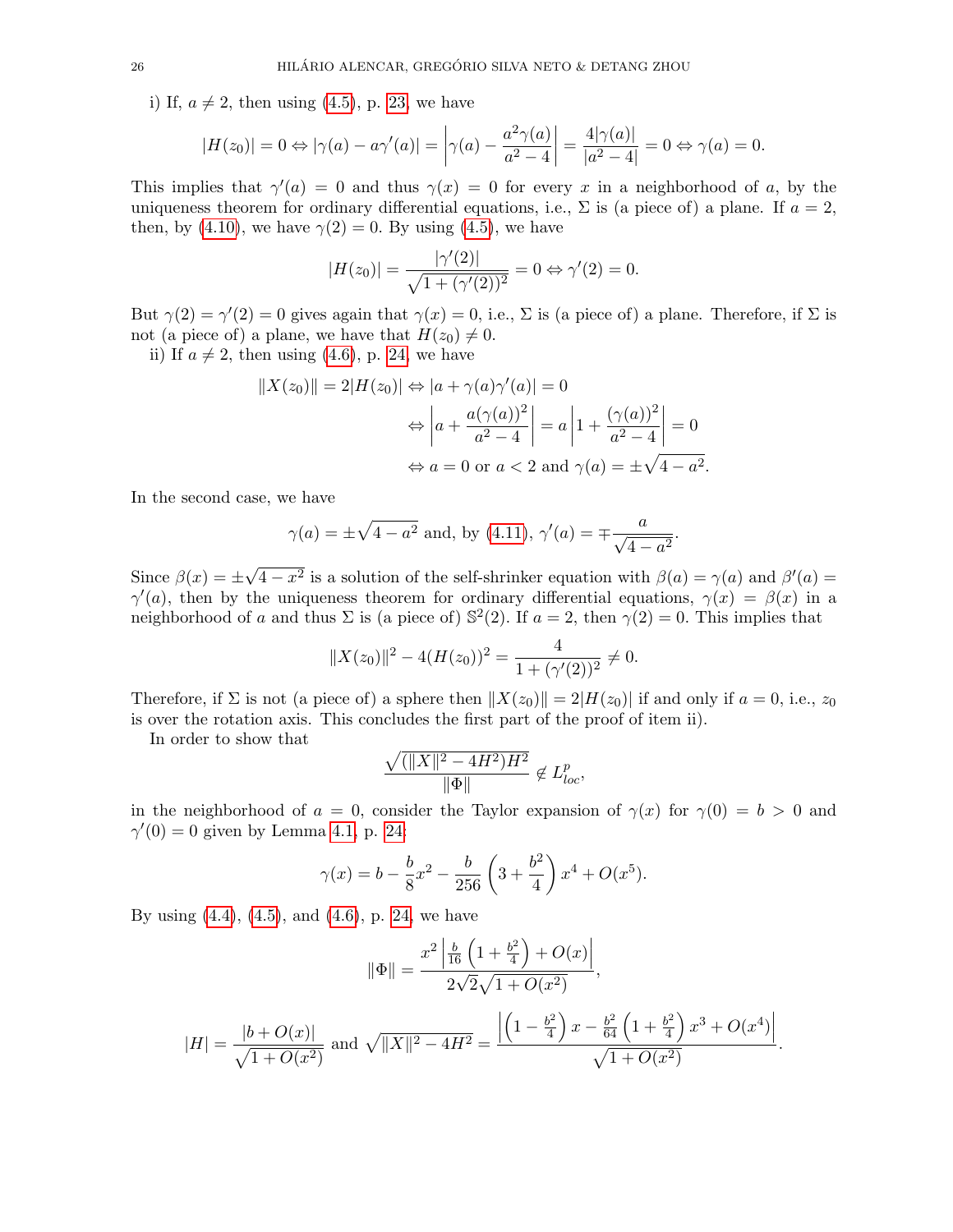This implies

$$
\frac{\sqrt{(\|X\|^2 - 4H^2)H^2}}{\|\Phi\|} = \frac{1}{x} \left( \frac{2\sqrt{2}|b + O(x)|}{\sqrt{1 + O(x^2)}} \right) \frac{\left| \left(1 - \frac{b^2}{4}\right) - \frac{b^2}{64} \left(1 + \frac{b^2}{4}\right)x^2 + O(x^3) \right|}{\left| \frac{b}{16} \left(1 + \frac{b^2}{4}\right) + O(x) \right|} := \frac{\widetilde{F}(x)}{x},
$$

where  $\widetilde{F}(0) = 32\sqrt{2} |1-b^2/4| (1+b^2/4)^{-1}$ . If  $b = 2$ , then, by the uniqueness theorem for ordinary differential equations,  $\Sigma$  is (a piece of)  $\mathbb{S}^2(2)$ . Thus we can consider  $b \neq 2$ , which implies  $F(0) > 0$ . In this case, we have, for sufficiently small  $\varepsilon > 0$ ,

$$
\int_{B_p(\varepsilon)} \left( \frac{\sqrt{(\|X\|^2 - 4H^2)H^2}}{\|\Phi\|} \right)^p d\Sigma = \int_0^{\varepsilon} \int_0^{2\pi} \left( \frac{\tilde{F}(x)}{x} \right)^p \sqrt{1 + (\gamma'(x))^2} d\theta dx
$$
\n
$$
\geq 2\pi \int_0^{\varepsilon} \left( \frac{\tilde{F}(x)}{x} \right)^p dx
$$
\n
$$
\geq 2\pi (\tilde{F}(0) - \delta)^p \int_0^{\varepsilon} \frac{1}{x^p} dx = \infty,
$$

for some  $\delta = \delta(\varepsilon) > 0$ , since  $p > 2$ . This concludes the proof of item ii).

#### **REFERENCES**

- <span id="page-26-6"></span>[1] Hilario Alencar, Manfredo do Carmo, and Renato Tribuzy, A theorem of Hopf and the Cauchy-Riemann inequality, Comm. Anal. Geom. **15** (2007), no. 2, 283-298. MR2344324
- <span id="page-26-10"></span>[2] Hilário Alencar and Adina Rocha, Stability and geometric properties of constant weighted mean curvature hypersurfaces in gradient Ricci solitons, Ann. Global Anal. Geom. 53 (2018), no. 4, 561–581, DOI 10.1007/s10455-017-9588-7. MR3803340
- <span id="page-26-12"></span>[3] Hilário Alencar, Gregório Silva Neto, and Detang Zhou, Rigidity results for complete self-shrinkers in  $\mathbb{R}^3$ , Preprint.
- <span id="page-26-0"></span>[4] A. D. Aleksandrov, Uniqueness theorems for surfaces in the large. I, Amer. Math. Soc. Transl. (2) 21 (1962), 341–354, DOI 10.1090/trans2/021/09. MR0150706
- <span id="page-26-3"></span>[5] Simon Brendle, Embedded self-similar shrinkers of genus 0, Ann. of Math. (2) 183 (2016), no. 2, 715–728, DOI 10.4007/annals.2016.183.2.6. MR3450486
- <span id="page-26-8"></span>[6] Huai-Dong Cao and Haizhong Li, A gap theorem for self-shrinkers of the mean curvature flow in arbitrary codimension, Calc. Var. Partial Differential Equations 46 (2013), no. 3-4, 879–889, DOI 10.1007/s00526-012- 0508-1. MR3018176
- <span id="page-26-4"></span>[7] Torsten Carleman, Sue les systémes linèaires aux dérivées partielles su primier ordre à deux variables, Comptes Rendus de A. S. Paris 197 (1933), 471–474.
- <span id="page-26-14"></span>[8] Bang-yen Chen and Kentaro Yano, Integral formulas for submanifolds and their applications, J. Differential Geometry 5 (1971), 467–477. MR0288699
- <span id="page-26-9"></span>[9] Qing-Ming Cheng, Shiho Ogata, and Guoxin Wei, Rigidity theorems of λ-hypersurfaces, Comm. Anal. Geom. 24 (2016), no. 1, 45–58, DOI 10.4310/CAG.2016.v24.n1.a2. MR3514553
- <span id="page-26-11"></span>[10] Qing-Ming Cheng and Guoxin Wei, Complete λ-hypersurfaces of weighted volume-preserving mean curvature flow, Calc. Var. Partial Differential Equations 57 (2018), no. 2, Art. 32, 21, DOI 10.1007/s00526-018-1303-4. MR3763110
- <span id="page-26-13"></span>[11] Xu Cheng, Tito Mejia, and Detang Zhou, Stability and compactness for complete f-minimal surfaces, Trans. Amer. Math. Soc. 367 (2015), no. 6, 4041–4059, DOI 10.1090/S0002-9947-2015-06207-2. MR3324919
- <span id="page-26-5"></span>[12] Shiing-shen Chern, On special W-surfaces, Proc. Amer. Math. Soc. 6 (1955), 783–786, DOI 10.2307/2032934. MR0074857
- <span id="page-26-7"></span>[13] Tobias H. Colding and William P. Minicozzi II, Generic mean curvature flow I: generic singularities, Ann. of Math. (2) 175 (2012), no. 2, 755–833, DOI 10.4007/annals.2012.175.2.7. MR2993752
- <span id="page-26-1"></span>[14] Gregory Drugan, An immersed  $S^2$  self-shrinker, Trans. Amer. Math. Soc. **367** (2015), no. 5, 3139–3159, DOI 10.1090/S0002-9947-2014-06051-0. MR3314804
- <span id="page-26-2"></span>[15] Gregory Drugan and Stephen J. Kleene, Immersed self-shrinkers, Trans. Amer. Math. Soc. 369 (2017), no. 10, 7213–7250, DOI 10.1090/tran/6907. MR3683108